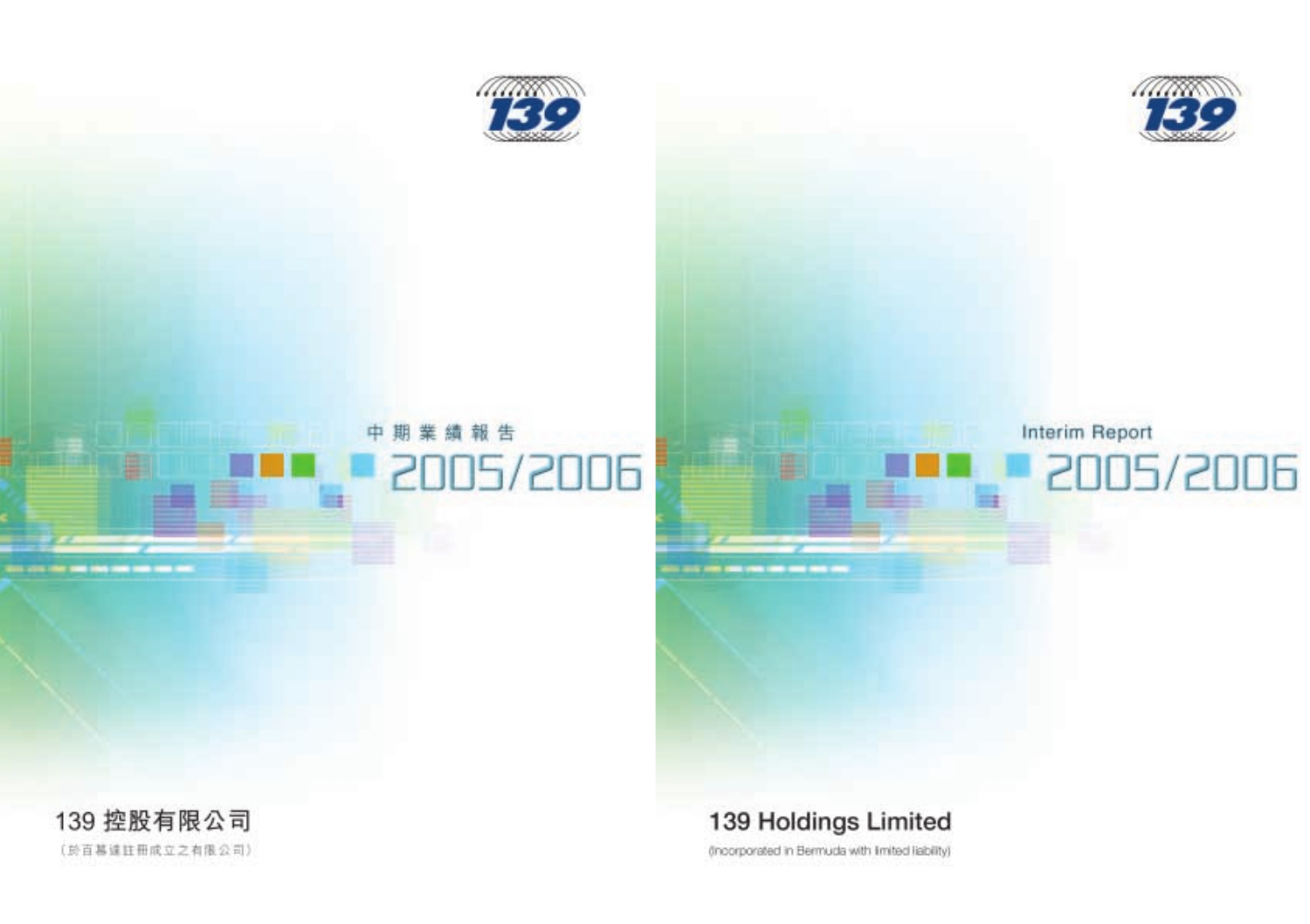The Board of Directors (the "Board") of 139 Holdings Limited (the "Company") announces the unaudited results of the Company and its subsidiaries (the "Group") for the six months ended 30 September 2005 (the "Period") together with comparative figures for the corresponding previous period as follows:–

## **CONDENSED CONSOLIDATED PROFIT AND LOSS ACCOUNT**

|                                              |                | For the six months    |                    |  |
|----------------------------------------------|----------------|-----------------------|--------------------|--|
|                                              |                |                       | ended 30 September |  |
|                                              |                | 2005                  | 2004               |  |
|                                              |                | (Unaudited)           | (Unaudited)        |  |
|                                              | <b>Notes</b>   | <b>HK\$'000</b>       | HK\$'000           |  |
| <b>Turnover</b>                              | 4              | 35,373                | 30,890             |  |
| Cost of Sales                                |                | (6, 331)              | (8, 539)           |  |
| Gross profit                                 |                | 29,042                | 22,351             |  |
| Other revenue                                | 5              | 1,474                 | 82                 |  |
| Fair value changes on convertible            |                |                       |                    |  |
| note receivable                              |                | (5, 472)              |                    |  |
| Selling and distribution costs               |                | (71)                  | (219)              |  |
| Administrative expenses                      |                | (7, 771)              | (7, 389)           |  |
| Other operating expenses                     |                | (180)                 | (77)               |  |
| Unrealised loss on financial assets measured |                |                       |                    |  |
| at fair value through profit or loss         |                | (69, 601)             | (17, 272)          |  |
| Loss from operating activities               | 6              | (52, 579)             | (2,524)            |  |
| Finance costs                                | $\overline{7}$ | (953)                 | (90)               |  |
| <b>LOSS BEFORE TAX</b>                       |                | (53, 532)             | (2,614)            |  |
| Tax                                          | 8              |                       |                    |  |
| Net loss from ordinary activities            |                |                       |                    |  |
| attributable to shareholders                 |                | (53, 532)             | (2,614)            |  |
| <b>Dividend</b>                              | 9              |                       |                    |  |
| Loss per share                               | 10             |                       |                    |  |
| - Basic                                      |                | <b>HK(4.72) cents</b> | HK(0.28) cents     |  |
| - Diluted                                    |                | N/A                   | N/A                |  |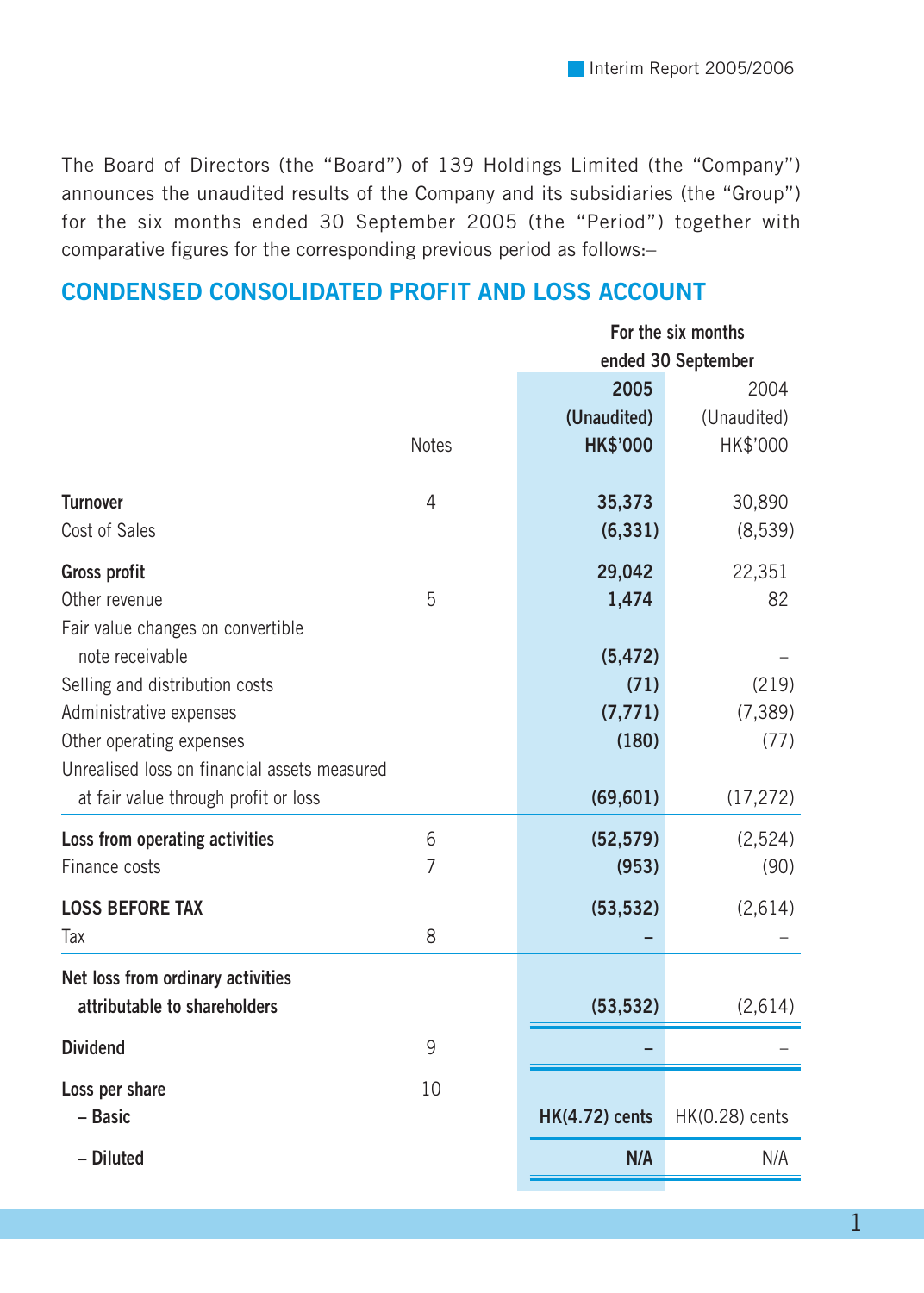## **CONDENSED CONSOLIDATED BALANCE SHEET**

|                                                    |              | 30 September<br>2005<br>(Unaudited) | 31 March<br>2005<br>(Audited) |
|----------------------------------------------------|--------------|-------------------------------------|-------------------------------|
|                                                    | <b>Notes</b> | <b>HK\$'000</b>                     | HK\$'000                      |
| <b>Non-current assets</b>                          |              |                                     |                               |
| <b>Fixed assets</b>                                |              | 430                                 | 172                           |
| Convertible note                                   |              |                                     |                               |
| receivable - loan portion                          |              | 11,865                              | 13,500                        |
| Investment securities                              |              |                                     |                               |
| Available-for-sale investments                     |              |                                     |                               |
|                                                    |              | 12,295                              | 13,672                        |
| <b>Current assets</b>                              |              |                                     |                               |
| Convertible note receivable - call                 |              |                                     |                               |
| option portion                                     |              | 2,481                               |                               |
| Other securities                                   |              |                                     | 194,743                       |
| Financial assets at fair value                     |              |                                     |                               |
| through profit or loss                             | 11           | 193,641                             |                               |
| Inventories                                        | 12           | 178                                 | 379                           |
| Trade receivables                                  | 13           | 2,393                               |                               |
| Prepayments, deposits and                          |              |                                     |                               |
| other receivables                                  |              | 1,458<br>6,646                      | 26,132<br>6,572               |
| Pledged time deposits<br>Cash and cash equivalents |              | 58,021                              | 83,505                        |
|                                                    |              |                                     |                               |
|                                                    |              | 264,818                             | 311,331                       |
| <b>Current liabilities</b>                         |              |                                     |                               |
| Trade and bills payables                           | 14           | 116                                 | 196                           |
| Tax payable                                        |              | 363                                 | 363                           |
| Other payables and accruals                        |              | 7,756                               | 8,533                         |
| Finance lease payables                             |              | 78                                  |                               |
| Bank overdrafts, secured                           |              |                                     | 1                             |
|                                                    |              | 8,313                               | 9,093                         |
| <b>Net current assets</b>                          |              | 256,505                             | 302,238                       |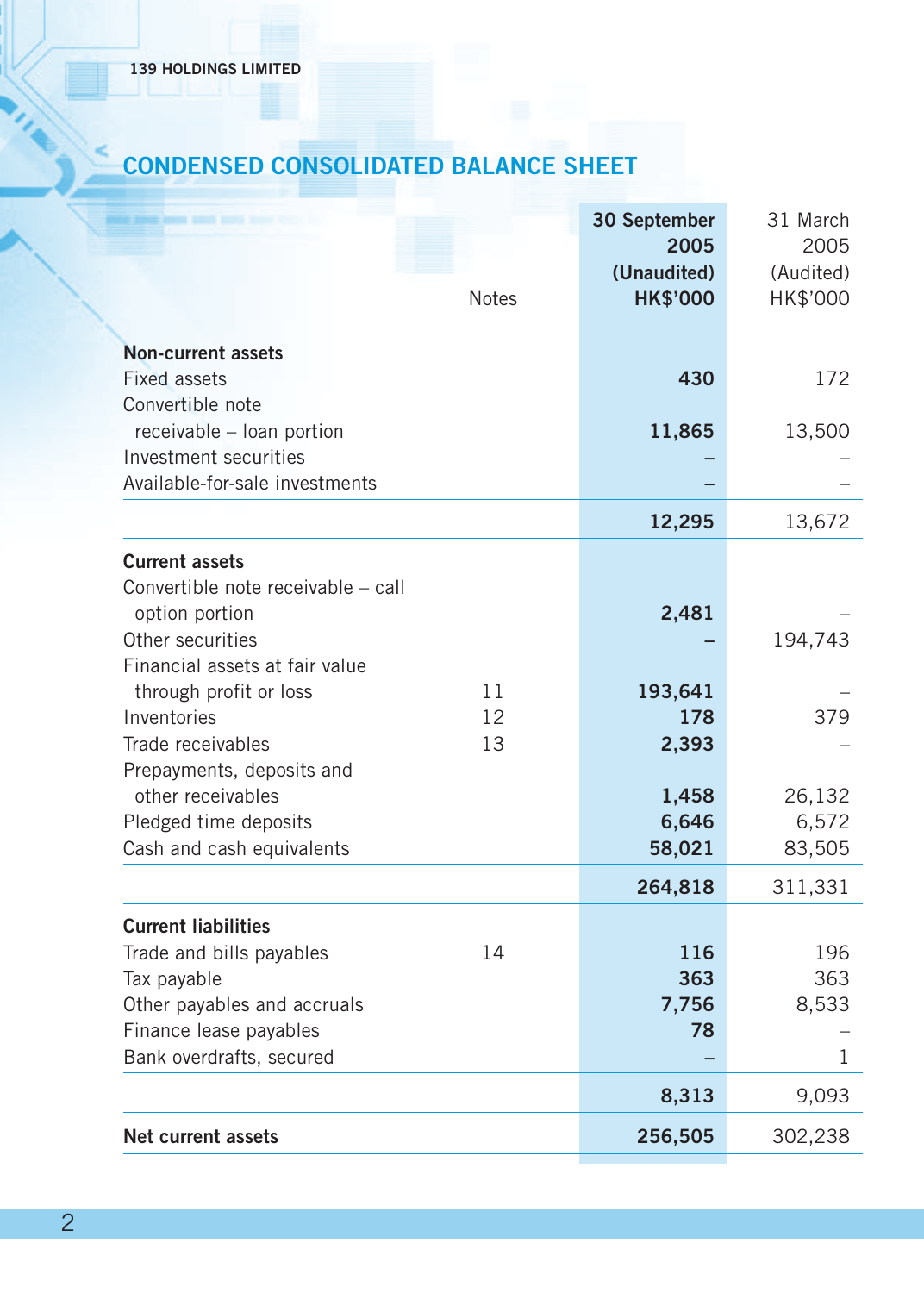## **CONDENSED CONSOLIDATED BALANCE SHEET (Continued)**

|                                                 | <b>Notes</b> | 30 September<br>2005<br>(Unaudited)<br><b>HK\$'000</b> | 31 March<br>2005<br>(Audited)<br>HK\$'000 |
|-------------------------------------------------|--------------|--------------------------------------------------------|-------------------------------------------|
| Total assets less current<br><b>liabilities</b> |              | 268,800                                                | 315,910                                   |
| <b>Non-current liabilities</b>                  |              |                                                        |                                           |
| Finance lease payables                          |              | 104                                                    |                                           |
|                                                 |              | 268,696                                                | 315,910                                   |
| <b>Capital and reserves</b>                     |              |                                                        |                                           |
| <b>Issued Capital</b>                           | 15           | 11,332                                                 | 113,324                                   |
| Reserves                                        |              | 257,364                                                | 202,586                                   |
|                                                 |              | 268,696                                                | 315,910                                   |
|                                                 |              |                                                        |                                           |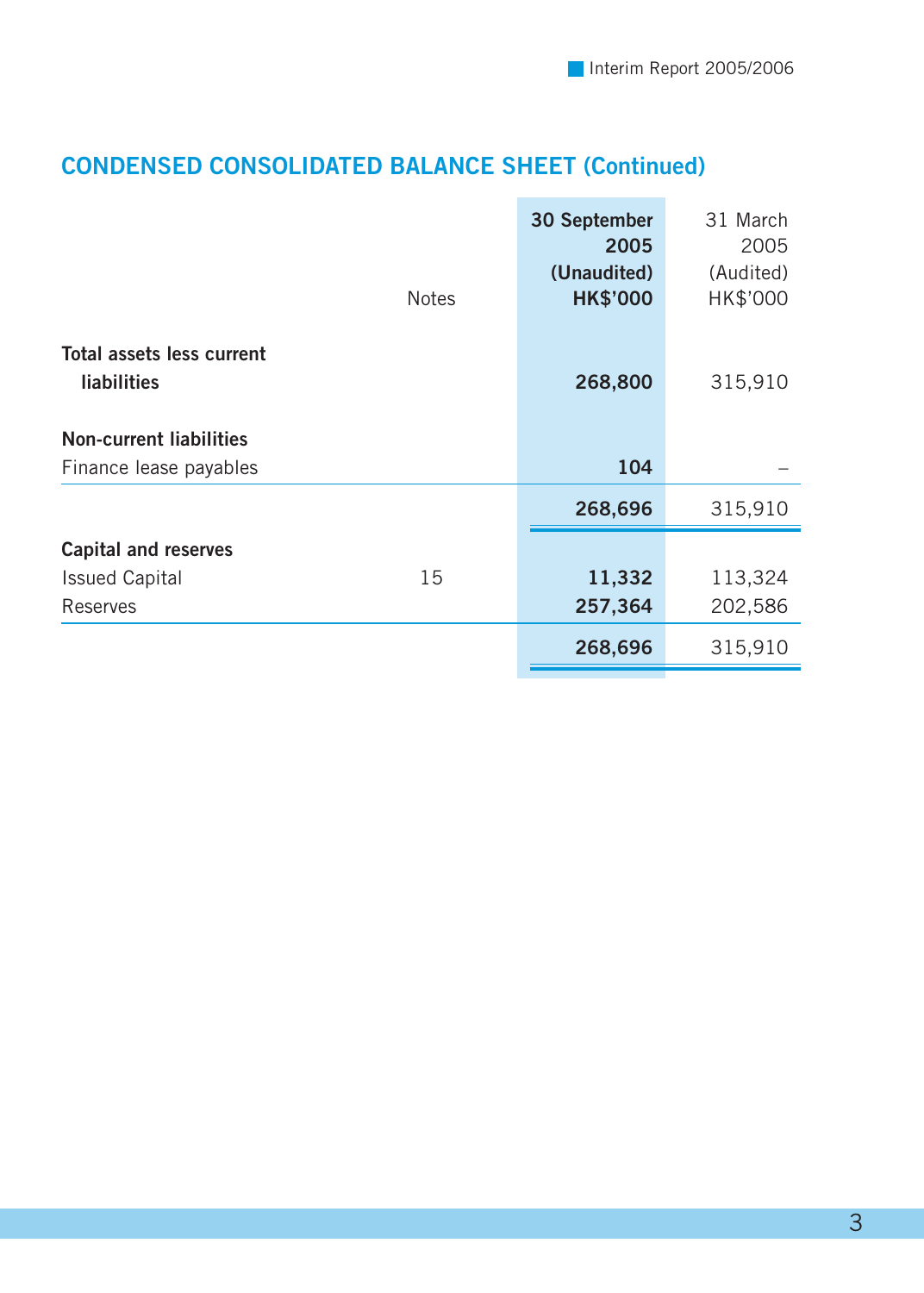## **CONDENSED CONSOLIDATED STATEMENT OF CHANGES IN EQUITY**

For the six months ended 30 September 2005

|                                                              | Unaudited six months ended 30 September 2005         |                                                       |                                                     |                                           |                                               |                                                      |                          |  |
|--------------------------------------------------------------|------------------------------------------------------|-------------------------------------------------------|-----------------------------------------------------|-------------------------------------------|-----------------------------------------------|------------------------------------------------------|--------------------------|--|
|                                                              | <b>Issued</b><br>share<br>capital<br><b>HK\$'000</b> | <b>Share</b><br>premium<br>account<br><b>HK\$'000</b> | Capital<br>redemption<br>reserve<br><b>HK\$'000</b> | Contributed<br>surplus<br><b>HK\$'000</b> | <b>Exchange</b><br>reserve<br><b>HK\$'000</b> | fluctuation Accumulated<br>losses<br><b>HK\$'000</b> | Total<br><b>HK\$'000</b> |  |
| As at 1 April 2005                                           |                                                      |                                                       |                                                     |                                           |                                               |                                                      |                          |  |
| - as previously reported<br>- effects of changes in          | 113,324                                              | 310,000*                                              | 556*                                                | 449,182*                                  | $32*$                                         | $(557, 184)^*$                                       | 315,910                  |  |
| accounting policies                                          |                                                      |                                                       |                                                     |                                           |                                               | 6,318                                                | 6,318                    |  |
| - as restated<br>Arising from capital<br>cancellation of the | 113,324                                              | 310,000                                               | 556                                                 | 449,182                                   | 32                                            | (550, 866)                                           | 322,228                  |  |
| Company's share<br>Net loss for the Period                   | (101, 992)                                           |                                                       |                                                     | 101,992                                   |                                               |                                                      |                          |  |
| As at 30 September 2005                                      | 11,332                                               | 310,000*                                              | 556*                                                | 551,174*                                  | $32*$                                         | (53, 532)<br>$(604, 398)^*$                          | (53, 532)<br>268,696     |  |
|                                                              |                                                      |                                                       |                                                     |                                           |                                               |                                                      |                          |  |
|                                                              |                                                      |                                                       | Unaudited six months ended 30 September 2004        |                                           |                                               |                                                      |                          |  |
|                                                              | Issued                                               | Share                                                 | Capital                                             |                                           | Exchange                                      |                                                      |                          |  |
|                                                              | share                                                | premium                                               | redemption                                          | Contributed                               |                                               | fluctuation Accumulated                              |                          |  |
|                                                              | capital                                              | account                                               | reserve                                             | surplus                                   | reserve                                       | losses                                               | Total                    |  |
|                                                              | HK\$'000                                             | HK\$'000                                              | HK\$'000                                            | HK\$'000                                  | HK\$'000                                      | HK\$'000                                             | HK\$'000                 |  |
| As at 1 April 2004                                           | 93,324                                               | 267.600                                               | 556                                                 | 449,182                                   | 32                                            | (582, 309)                                           | 228,385                  |  |
| Net loss for the period                                      |                                                      |                                                       |                                                     |                                           |                                               | (2.614)                                              | (2.614)                  |  |

As at 30 September 2004 93,324 267,600 556 449,182 32 (584,923) 225,771

\* These reserve accounts comprise the consolidated reserves of HK\$257,364,000 (31 March 2005: HK\$202,586,000) in the condensed consolidated balance sheet.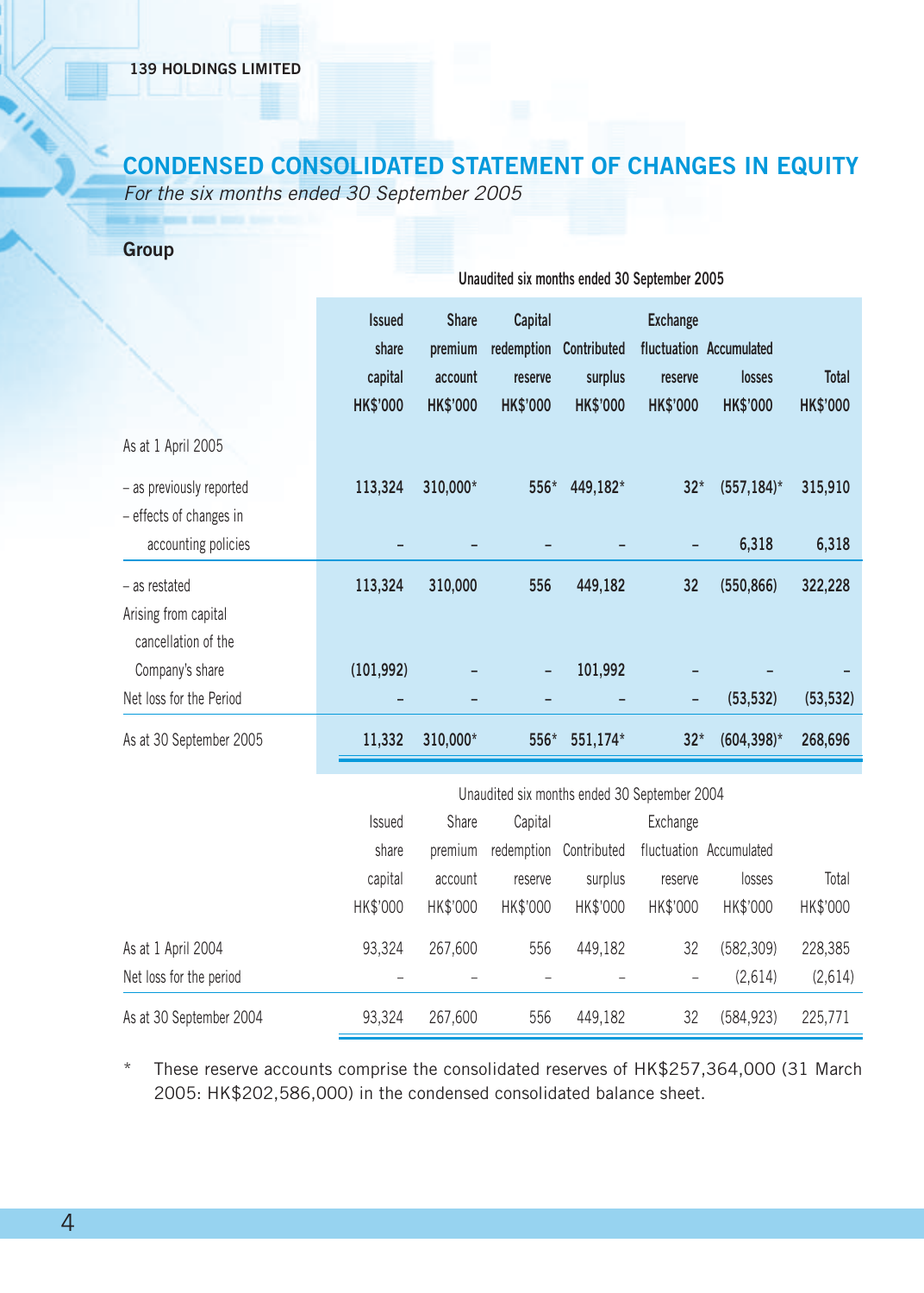## **CONDENSED CONSOLIDATED CASH FLOW STATEMENT**

| For the six months<br>ended 30 September |             |  |
|------------------------------------------|-------------|--|
| 2005                                     | 2004        |  |
| (Unaudited)                              | (Unaudited) |  |
| <b>HK\$'000</b>                          | HK\$'000    |  |
| (25, 846)                                | (6, 464)    |  |
| 1,414                                    | 38,574      |  |
| (977)                                    |             |  |
|                                          |             |  |
| (25, 409)                                | 32,110      |  |
| 90,076                                   | 27,816      |  |
|                                          |             |  |
| 64,667                                   | 59,926      |  |
|                                          |             |  |
| 4,630                                    | 9,982       |  |
|                                          |             |  |
| 53,391                                   | 44,448      |  |
|                                          |             |  |
|                                          |             |  |
|                                          | 6,547       |  |
|                                          | (1,051)     |  |
| 64,667                                   | 59,926      |  |
|                                          | 6,646       |  |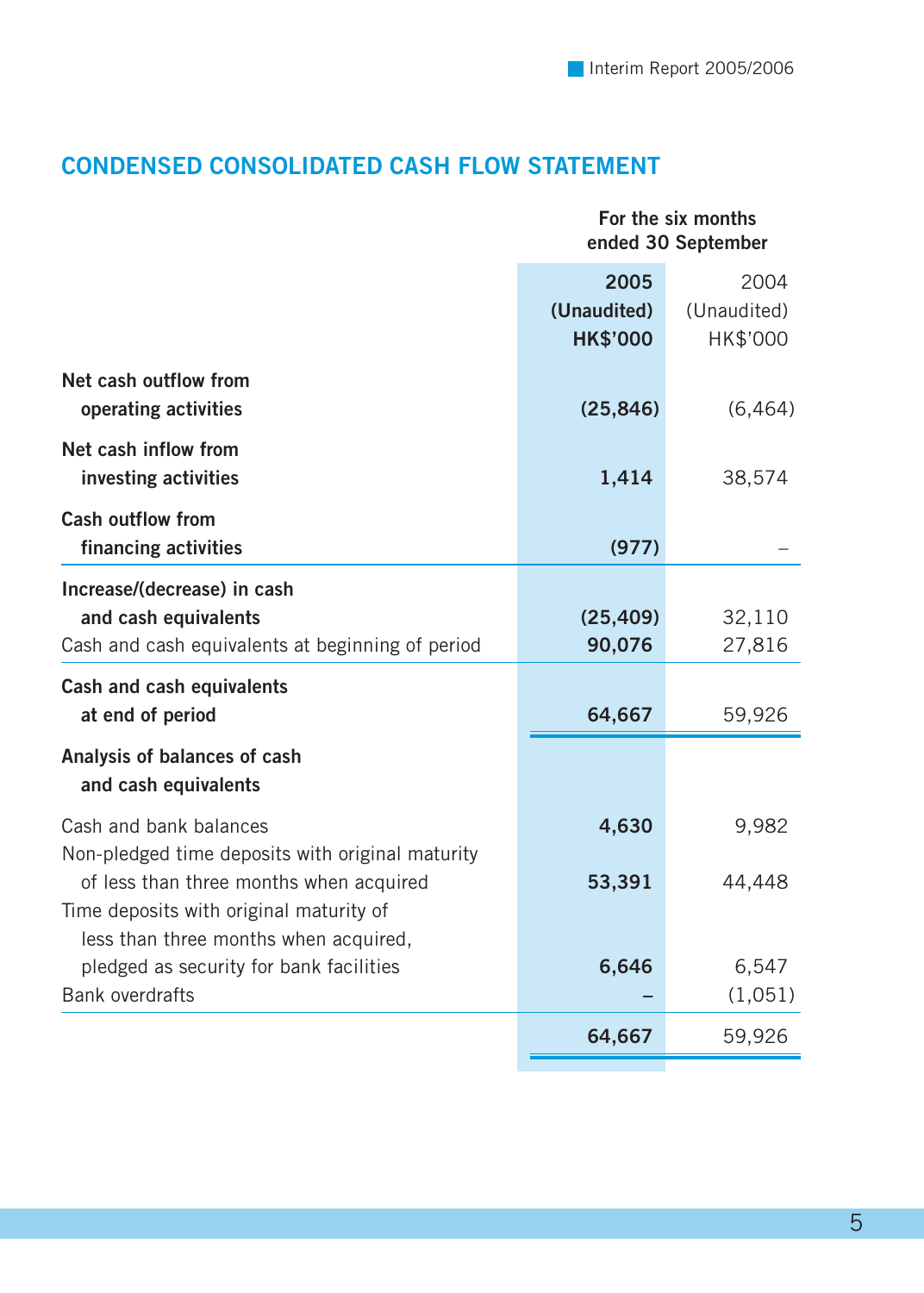## **NOTES TO CONDENSED CONSOLIDATED FINANCIAL STATEMENTS**

#### **1. Principal accounting policies**

These condensed consolidated interim financial statements have not been audited by the Company's Auditors but have been reviewed by the Company's Audit Committee.

The unaudited condensed consolidated interim financial statements are prepared in accordance with Hong Kong Accounting Standard ("HKAS") No. 34 "Interim Financial Reporting", issued by the Hong Kong Institute of Certified Public Accountants (the "HKICPA") and Appendix 16 of the Rules Governing the Listing of Securities on The Stock Exchange of Hong Kong Limited (the "Listing Rules").

The accounting policies and basis of preparation used in the preparation of these interim financial statements are consistent with those used in the preparation of the Company's audited consolidated financial statements for the year ended 31 March 2005, except that the Group has in the current period applied, for the first time, the following new and revised Hong Kong Financial Reporting Standards ("HKFRSs") and HKASs (hereinafter collectively referred to as "new HKFRSs") issued by the HKICPA that are effective for the accounting periods commencing on or after 1 January 2005 and applicable to the Group:

- HKAS 1 Presentation of Financial Statements
- HKAS 2 Inventories
- HKAS 7 Cash Flow Statements
- HKAS 8 Accounting Policies, Changes in Accounting Estimates and Errors
- HKAS 10 Events after the Balance Sheet Date
- HKAS 16 Property, Plant and Equipment
- HKAS 17 Leases
- HKAS 18 Revenue
- HKAS 19 Employee Benefits
- HKAS 21 The effects of Changes in Foreign Exchange Rates
- HKAS 23 Borrowing Costs
- HKAS 24 Related Party Disclosures
- HKAS 27 Consolidated and Separate Financial Statements
- HKAS 32 Financial Instruments: Disclosure and Presentation
- HKAS 33 Earnings per Share
- HKAS 36 Impairment of Assets
- HKAS 37 Provisions, Contingent Liabilities and Contingent Assets
- HKAS 39 Financial Instruments: Recognition and Measurement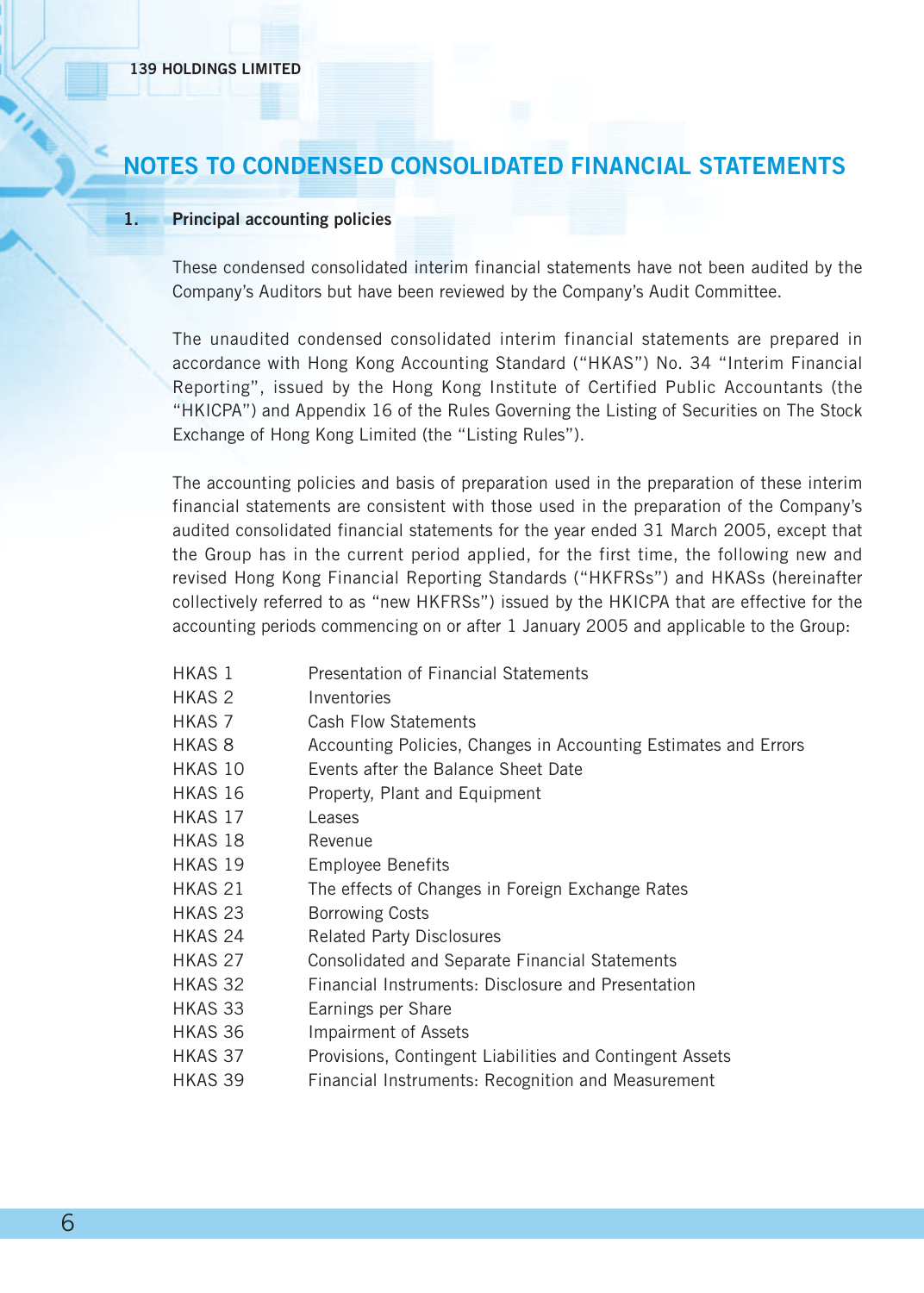The adoption of the above new HKFRSs has had no material impact on the accounting policies of the Group and the methods of computation in the Group's financial statements except for the changes in certain recognition, measurement and disclosure for the financial instruments in accordance with HKAS 32 and HKAS 39-Financial Instruments.

Upon the adoption of HKAS 32 and HKAS 39, the Group classifies financial assets in the following categories:

#### (i) Financial assets at fair value through profit or loss

A financial asset is classified in this category if acquired principally for the purposes of selling in the short term or if so designated by management at fair value through profit and loss at inception. It is carried at fair value, with changes in fair value through profit or loss.

In prior years/period, the Group's other securities were measured at fair value with unrealised/realised gain or losses recognised and included in the profit and loss account. From 1 April 2005 onward, other securities were reclassified to financial assets at fair value through profit or loss and any change in value is recognised in the profit and loss according to HKAS 32 and HKAS 39. No adjustment is made to the Group's accumulated losses at 1 April 2005.

#### (ii) Loans and receivables

Loans and receivables are non-derivative financial assets with fixed or determinable payments that are not quoted in an active market. They arise when the Group provides money, goods or services directly to debtor with no intention of trading the loans or receivables. They are included in the current assets, except for maturities greater than 12 months after the balance sheet date. These are classified as noncurrent assets. Assets in this category are measured at amortised cost using effective interest method. In prior years/period, loans and receivables were stated at cost less any impairment losses.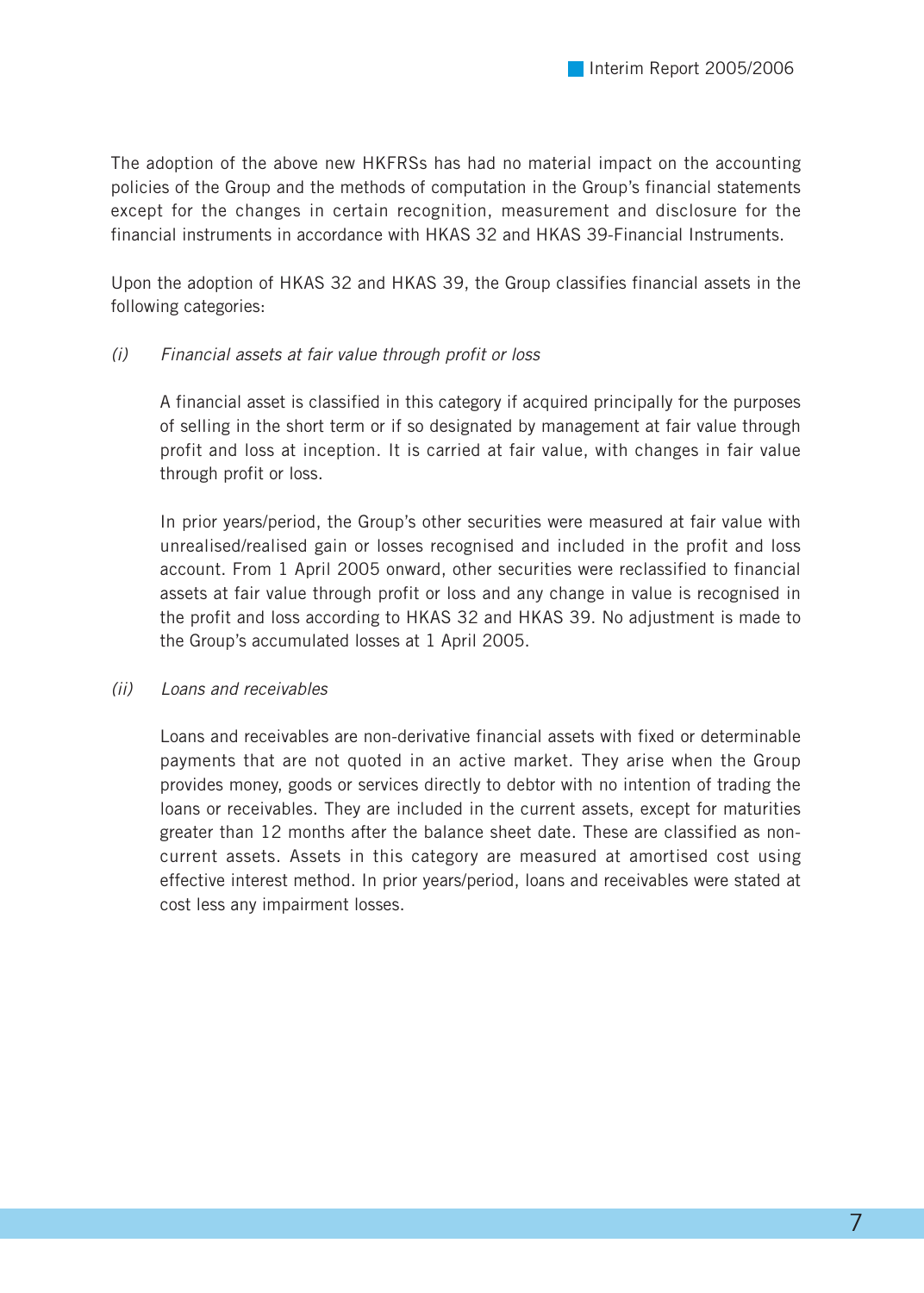#### (iii) Available-for-sale investments

Available-for-sale investments are those non-derivative investments in unlisted equity securities that are designated as available-for-sale or are not classified in any of the other categories of financial assets as defined in HKAS 39. After initial recognition, available-for-sale investments are measured at fair value with gains or losses being recognised as a separate component of equity until the investment is sold, collected or otherwise disposed of or until the investment is determined to be impaired at which time the cumulative gain or loss previously reported in equity is included in the profit and loss account.

For investments where there is no active market, fair value is determined using valuation techniques. Such techniques include using recent arm's length market transactions; reference to the current market value of another instrument, which is substantially the same and discounted cash flow analysis.

When the fair value of available-for-sale investments cannot be reliably measured because (1) the variability in the range of reasonable fair value estimates is significant for that investment, or (2) the probabilities of the various estimates within the range cannot be reasonably assessed and used in estimating fair value, such available-for-sale investments are stated at cost.

The Group assesses at each balance sheet date whether there is any objective evidence that an available-for-sale investment is impaired as a result of one or more events that occurred after the initial recognition of the assets ("Loss Events"), and that Loss Event has an impact on the estimated future cash flows that can be reliably estimated.

If there is objective evidence of impairment, the cumulative loss that had been recognised directly in equity shall be removed from equity and recognised in the profit and loss account. The amount of the loss recognised in the profit and loss account shall be the difference between the acquisition cost and current fair value, less any impairment loss on that available-for-sale investment previously recognised in the profit and loss account.

In prior years/period, the unlisted investment securities were stated at cost less any provisions for impairment in values on an individual basis. From 1 April 2005 onward, unlisted investment securities were reclassified to available-for-sale investments and any gains or losses resulting from change in fair value are recognised as a separate component of equity. No adjustment is made to the Group's accumulated losses at 1 April 2005 upon adoption of HKAS 39.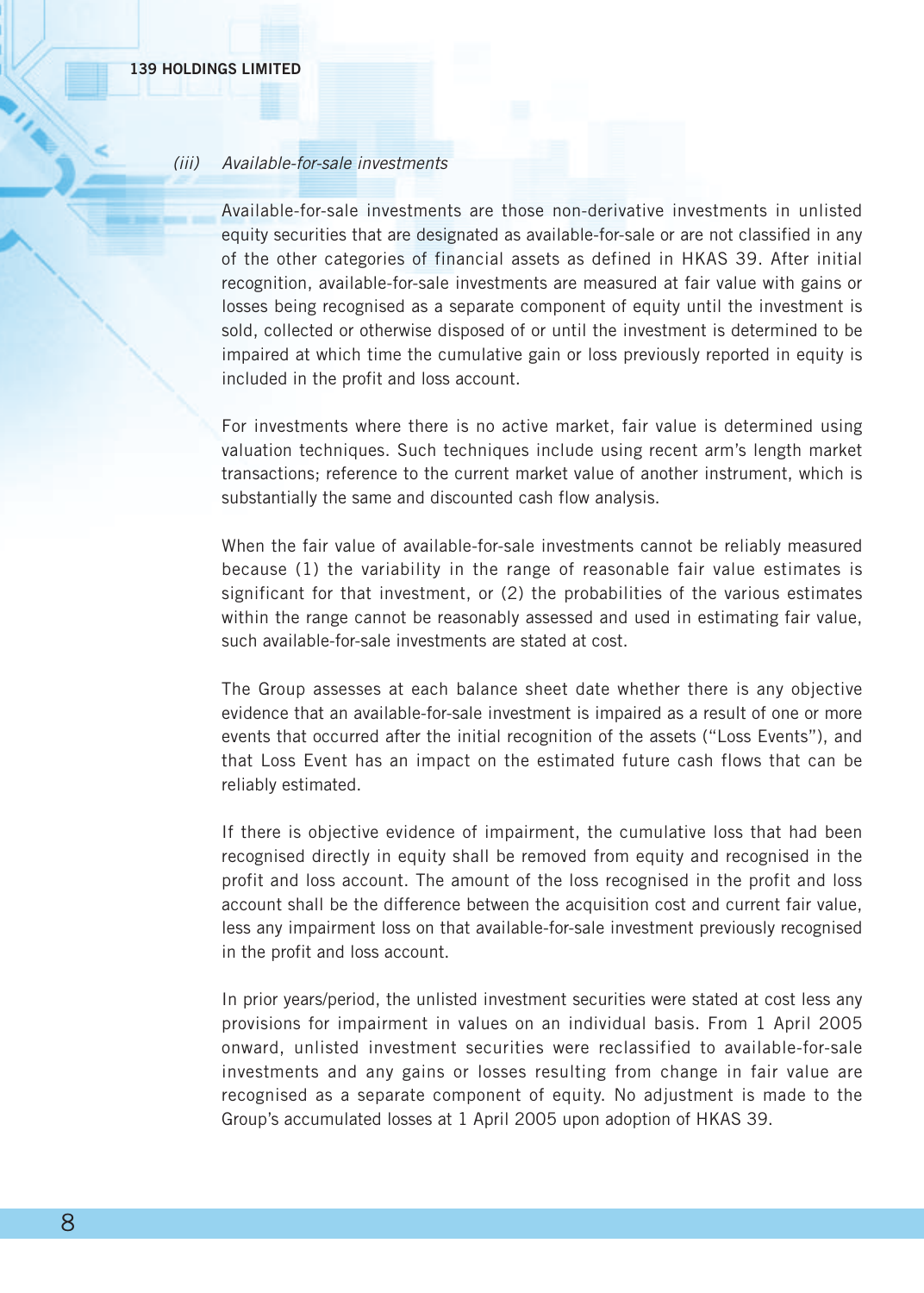#### (iv) Convertible note receivable

From 1 April 2005 onward, the Group classified and measured its convertible note receivable in accordance with the requirements of HKAS 32 and HKAS 39. Under HKAS 32 and HKAS 39, convertible note receivable is divided into two portions: (i) loan portion and (ii) call option portion. Loan portion is carried at amortised cost using the effective interest method at each balance sheet date. The interest income for the loan portion is recognised in the profit and loss account. Call option portion is carried at fair value at each balance sheet date, with changes in fair value recognised in profit or loss account.

#### **2. Summary of the impact of changes in accounting policies**

Following the adoption of the new HKFRSs, the effect on changes in accounting policies on condensed consolidated balance sheet as at 31 March, 1 April and 30 September 2005 and condensed consolidated profit and loss account for the six months ended 30 September 2005 are summarised as follows:

(a) Effect on changes in accounting policies on condensed consolidated balance sheet as at 31 March and 1 April 2005

|                | Total as at  |
|----------------|--------------|
| <b>HKAS 32</b> | 31 March and |
| and HKAS 39    | 1 April 2005 |
| (Unaudited)    | (Unaudited)  |
| HK\$'000       | HK\$'000     |
| (13,500)       | (13,500)     |
| 11,984         | 11,984       |
| 7,834          | 7,834        |
| $6,318*$       | $6,318*$     |
|                |              |

Increase in profit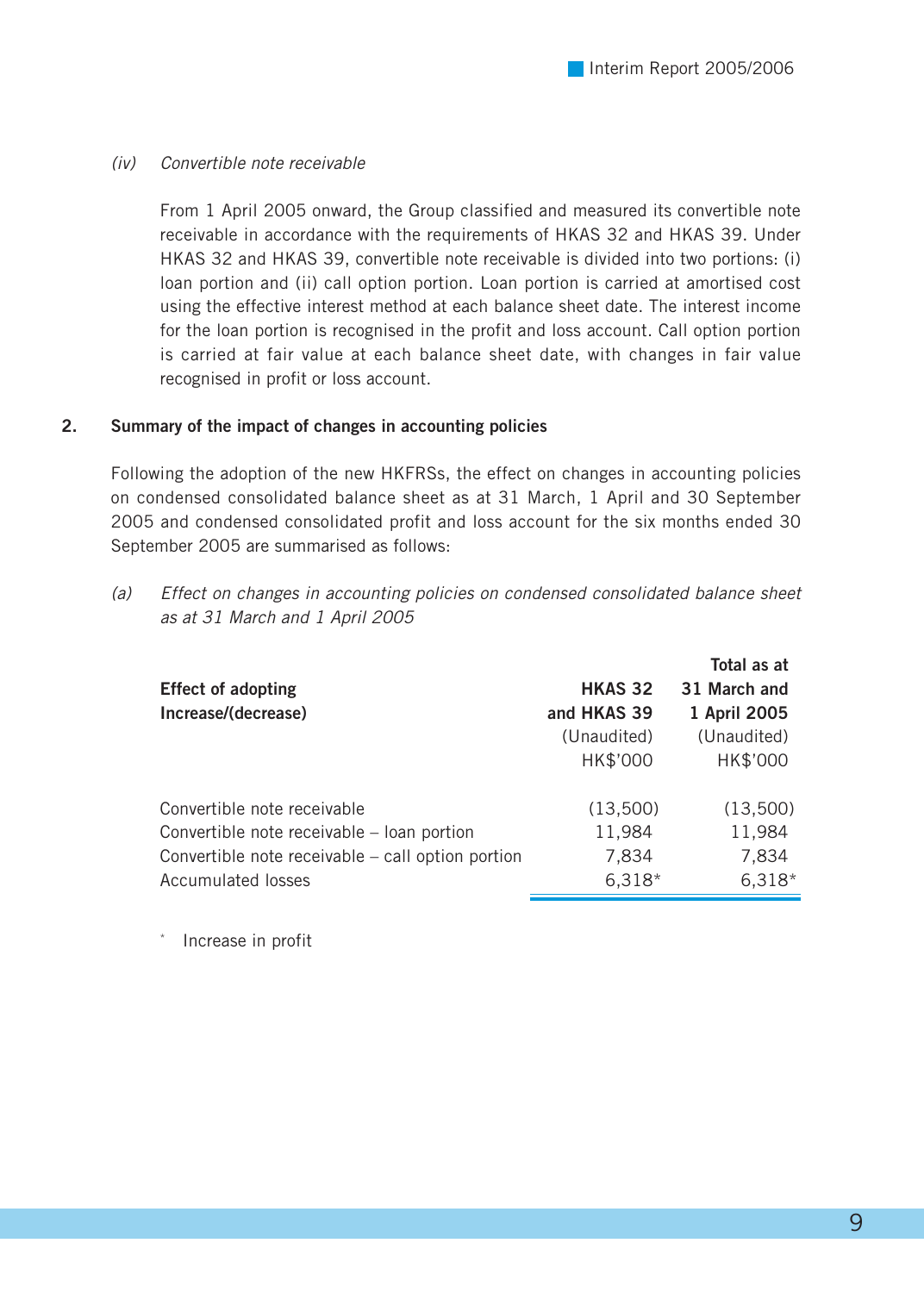(b) Effect on changes in accounting policies on condensed consolidated balance sheet as at 30 September 2005

| <b>Effect of adopting</b><br>Increase/(decrease)  | <b>HKAS 32</b><br>and HKAS 39<br>(Unaudited)<br>HK\$'000 | Total as at<br>30 September<br>2005<br>(Unaudited)<br>HK\$'000 |
|---------------------------------------------------|----------------------------------------------------------|----------------------------------------------------------------|
| Convertible note receivable                       | (13.500)                                                 | (13,500)                                                       |
| Convertible note receivable - loan portion        | 11,865                                                   | 11,865                                                         |
| Convertible note receivable – call option portion | 2,481                                                    | 2.481                                                          |
| Other securities                                  | (193.641)                                                | (193.641)                                                      |
| Financial assets at fair value through            |                                                          |                                                                |
| profit or loss                                    | 193,641                                                  | 193.641                                                        |
| Accumulated losses                                | 846*                                                     | 846*                                                           |

- Increase in profit
- (c) Effect on changes in accounting policies on condensed consolidated profit and loss account for the six months ended 30 September 2005

| <b>Effect of adopting</b><br>Increase/(decrease)                 | <b>HKAS 32</b><br>and 39 | For the<br>six months<br>ended<br>30 September<br>2005<br>(Unaudited) |
|------------------------------------------------------------------|--------------------------|-----------------------------------------------------------------------|
|                                                                  |                          | HK\$'000                                                              |
| Interest income of convertible note<br>receivable – loan portion |                          | 204                                                                   |
| Changes in fair value of convertible<br>note receivable          |                          | (5, 472)                                                              |
| Total decrease in profit                                         |                          | (5.268)                                                               |

No effect on changes in accounting policies on condensed consolidated profit and loss account for the six months ended 30 September 2004.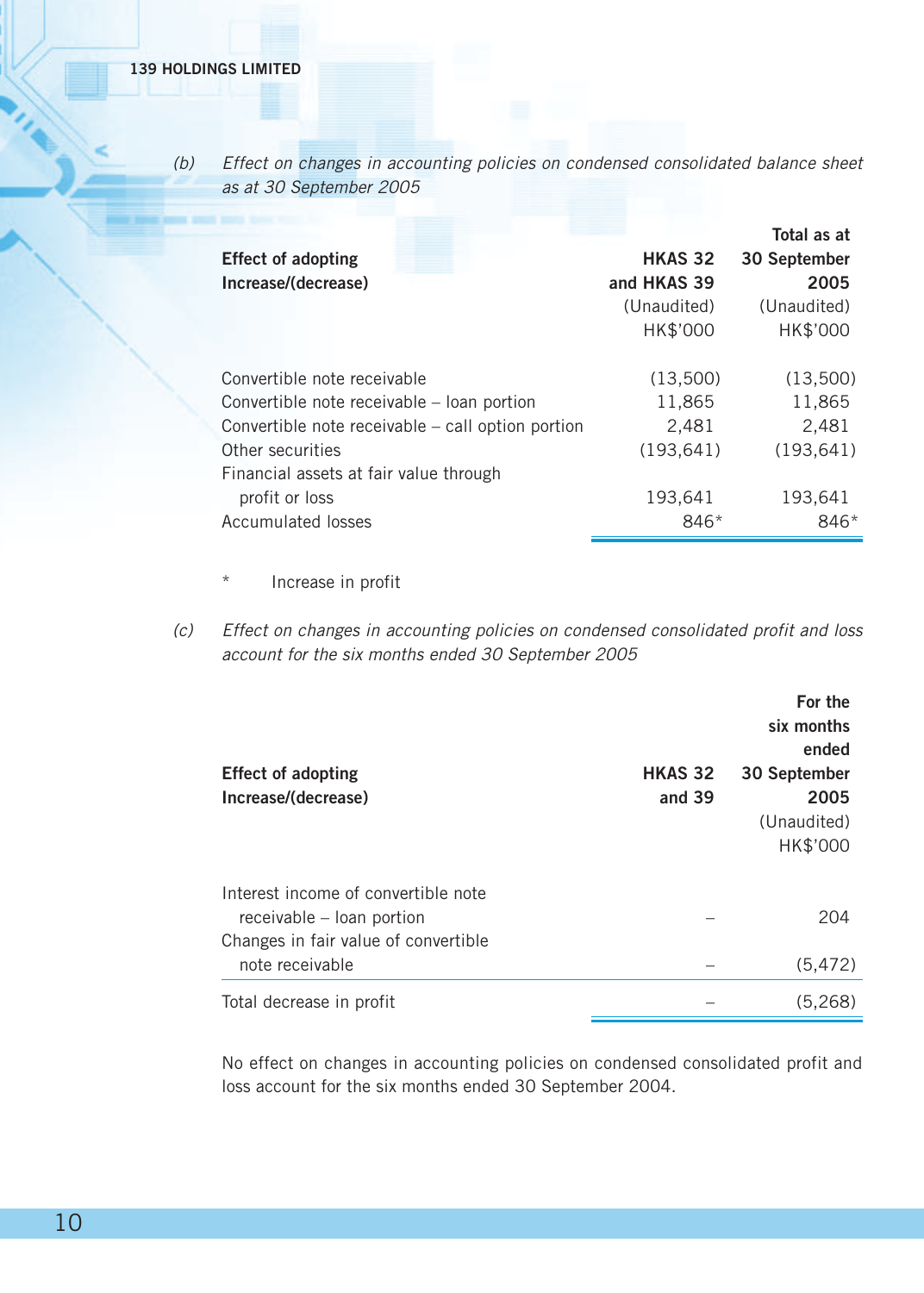#### **3. Critical accounting estimates and judgements**

The preparation of an interim financial report in conformity with HKAS 34 requires management to make judgements, estimates and assumptions that affect the application of policies and amounts of assets and liabilities, income and expenses on a year to date basis. Actual results may differ from these estimates.

#### **4. Turnover and segmental information**

#### (a) Primary reporting format – business segments:

For the management purpose, the Group is currently organised into three operating divisions-car audio, treasury investment and corporate & others. An analysis of the Group's turnover and results for the Period, and the corresponding previous period, by business segments is as follows:

|                                                                           |                 | Car Audio<br><b>Treasury Investment</b> |                 | Corporate & Others |                 | Consolidated |                    |                 |
|---------------------------------------------------------------------------|-----------------|-----------------------------------------|-----------------|--------------------|-----------------|--------------|--------------------|-----------------|
|                                                                           | 2005            | 2004                                    | 2005            | 2004               | 2005            | 2004         | 2005               | 2004            |
|                                                                           | (Unaudited)     | (Unaudited)                             | (Unaudited)     | (Unaudited)        | (Unaudited)     | (Unaudited)  | (Unaudited)        | (Unaudited)     |
|                                                                           | <b>HK\$'000</b> | HK\$'000                                | <b>HK\$'000</b> | HK\$'000           | <b>HK\$'000</b> | HK\$'000     | <b>HK\$'000</b>    | HK\$'000        |
| Segment Revenue:<br>Turnover                                              | 5,484           | 4,930                                   | 29,889          | 25,960             |                 |              | 35,373             | 30,890          |
| Segment results                                                           | (1, 103)        | (5,320)                                 | (47, 836)       | 6,712              | (4,818)         | (3,800)      | (53, 757)          | (2,408)         |
| Interest income, gains and<br>unallocated revenue<br>Unallocated expenses |                 |                                         |                 |                    |                 |              | 1,346<br>(168)     | 82<br>(198)     |
| Loss from operating activities<br>Finance costs                           |                 |                                         |                 |                    |                 |              | (52, 579)<br>(953) | (2,524)<br>(90) |
| Loss before tax<br>Tax                                                    |                 |                                         |                 |                    |                 |              | (53, 532)          | (2,614)         |
| Net loss from ordinary<br>activities attributable                         |                 |                                         |                 |                    |                 |              |                    |                 |
| to shareholders                                                           |                 |                                         |                 |                    |                 |              | (53, 532)          | (2,614)         |

#### **Group**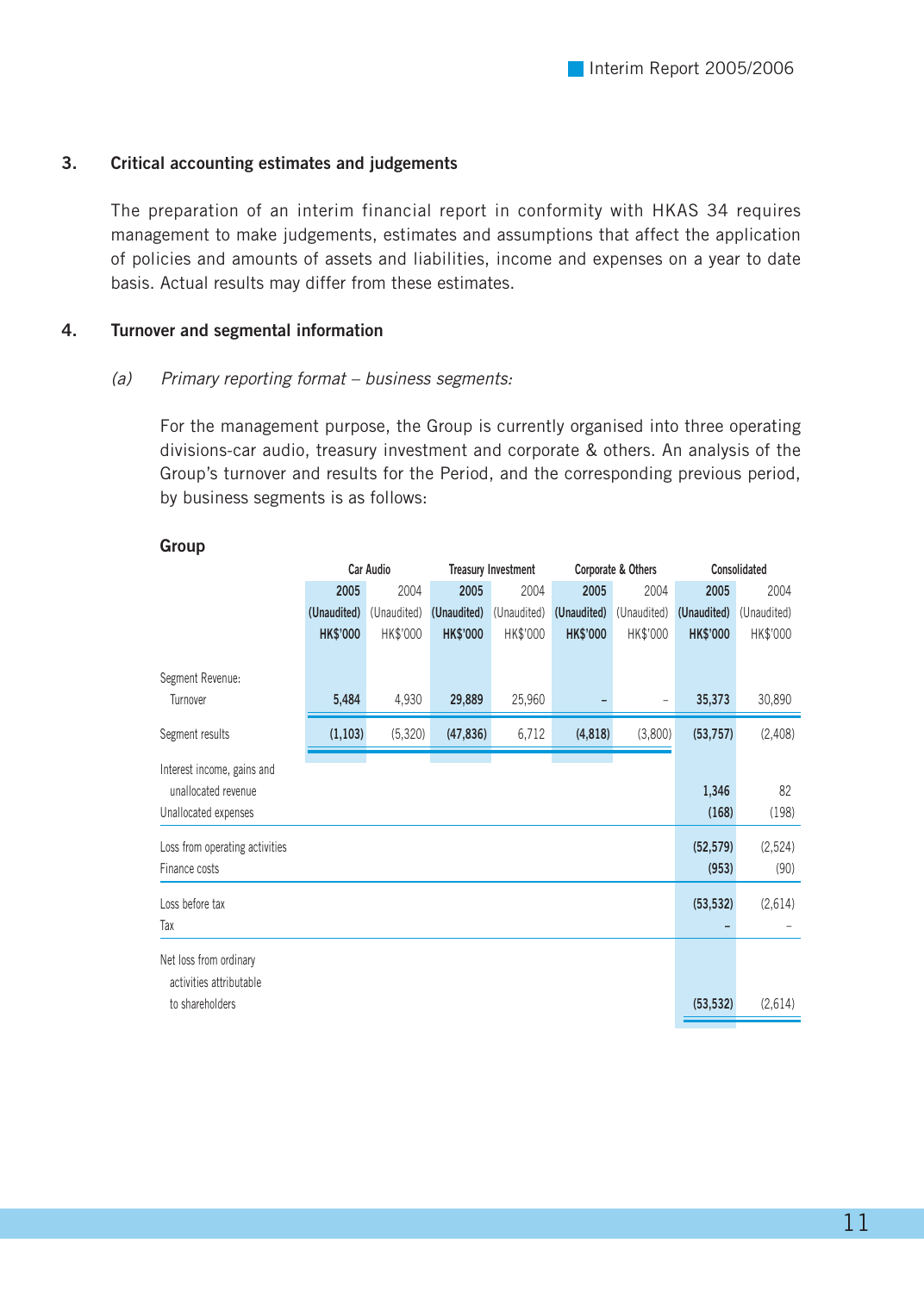#### (b) Secondary reporting format – geographical segments:

An analysis of the Group's turnover and results for the Period, and the corresponding previous period, by geographical segments is as follows:–

#### **Group**

|                   | <b>Mainland China</b> |                       |                 | <b>United States of America</b> |                 |             |  |
|-------------------|-----------------------|-----------------------|-----------------|---------------------------------|-----------------|-------------|--|
|                   |                       | (Including Hong Kong) |                 | & Europe                        | Consolidated    |             |  |
|                   | 2005                  | 2004                  |                 | 2004                            | 2005            | 2004        |  |
|                   | (Unaudited)           | (Unaudited)           | (Unaudited)     | (Unaudited)                     | (Unaudited)     | (Unaudited) |  |
|                   | <b>HK\$'000</b>       | HK\$'000              | <b>HK\$'000</b> | HK\$'000                        | <b>HK\$'000</b> | HK\$'000    |  |
|                   |                       |                       |                 |                                 |                 |             |  |
| Segment Revenue:  |                       |                       |                 |                                 |                 |             |  |
| Sales to external |                       |                       |                 |                                 |                 |             |  |
| customers         | 29,889                | 25,960                | 5.484           | 4,930                           | 35,373          | 30,890      |  |
| Segment results   | (52, 654)             | 2,912                 | (1, 103)        | (5,320)                         | (53, 757)       | (2,408)     |  |

#### **5. Other revenue**

|                                                                   | For the six months<br>ended 30 September |                                 |
|-------------------------------------------------------------------|------------------------------------------|---------------------------------|
|                                                                   | 2005<br>(Unaudited)<br><b>HK\$'000</b>   | 2004<br>(Unaudited)<br>HK\$'000 |
| Bank interest income<br>Gain on disposal of fixed asset<br>Others | 1,341<br>110<br>23                       | 82                              |
|                                                                   | 1,474                                    | 82                              |

In prior period, the realised profits and losses, dividend and interest income from business on securities investment and trading were classified as other revenue. In the opinion of the Board, the securities investment and trading business will continue in the future as part of the principal activities of the Group. Accordingly, the realised profits and losses, dividend and interest income arising from securities investment and trading business have been included as part of the Group's turnover.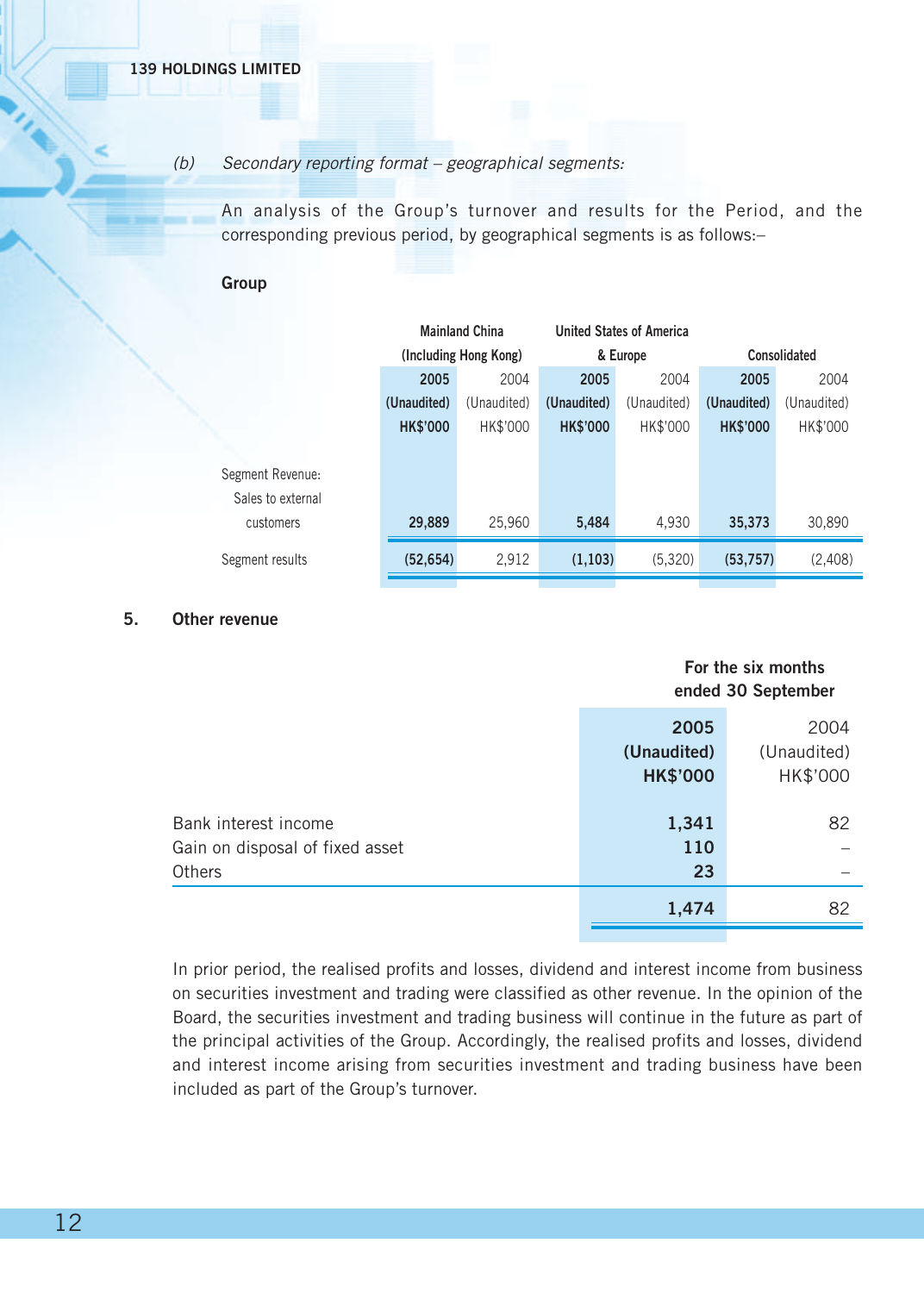#### **6. Loss from operating activities**

The Group's loss from operating activities is arrived at after charging:–

| For the six months<br>ended 30 September |             |
|------------------------------------------|-------------|
| 2005                                     | 2004        |
| (Unaudited)                              | (Unaudited) |
| <b>HK\$'000</b>                          | HK\$'000    |
| 81                                       | 2,259       |
|                                          |             |

#### **7. Finance costs**

|                                       | For the six months<br>ended 30 September |                                 |
|---------------------------------------|------------------------------------------|---------------------------------|
|                                       | 2005<br>(Unaudited)<br><b>HK\$'000</b>   | 2004<br>(Unaudited)<br>HK\$'000 |
| Interest expenses on:                 |                                          |                                 |
| bank overdraft and other loans wholly |                                          |                                 |
| repayable within five years           | 950                                      | 90                              |
| finance leases                        | 3                                        |                                 |
|                                       | 953                                      | 90                              |

#### **8. Tax**

No Hong Kong profits tax has been provided during the Period (2004: Nil) as the Group did not derive any assessable profit attributable to its operation in Hong Kong.

No provision for tax in the Mainland China has been made during the Period (2004: Nil) since no assessable profit has been generated by the subsidiaries operating in the Mainland China. The other overseas subsidiaries did not generate any profits subject to foreign taxes during the Period (2004: Nil).

No deferred tax has been provided by the Group because there were no significant temporary differences at the balance sheet dates.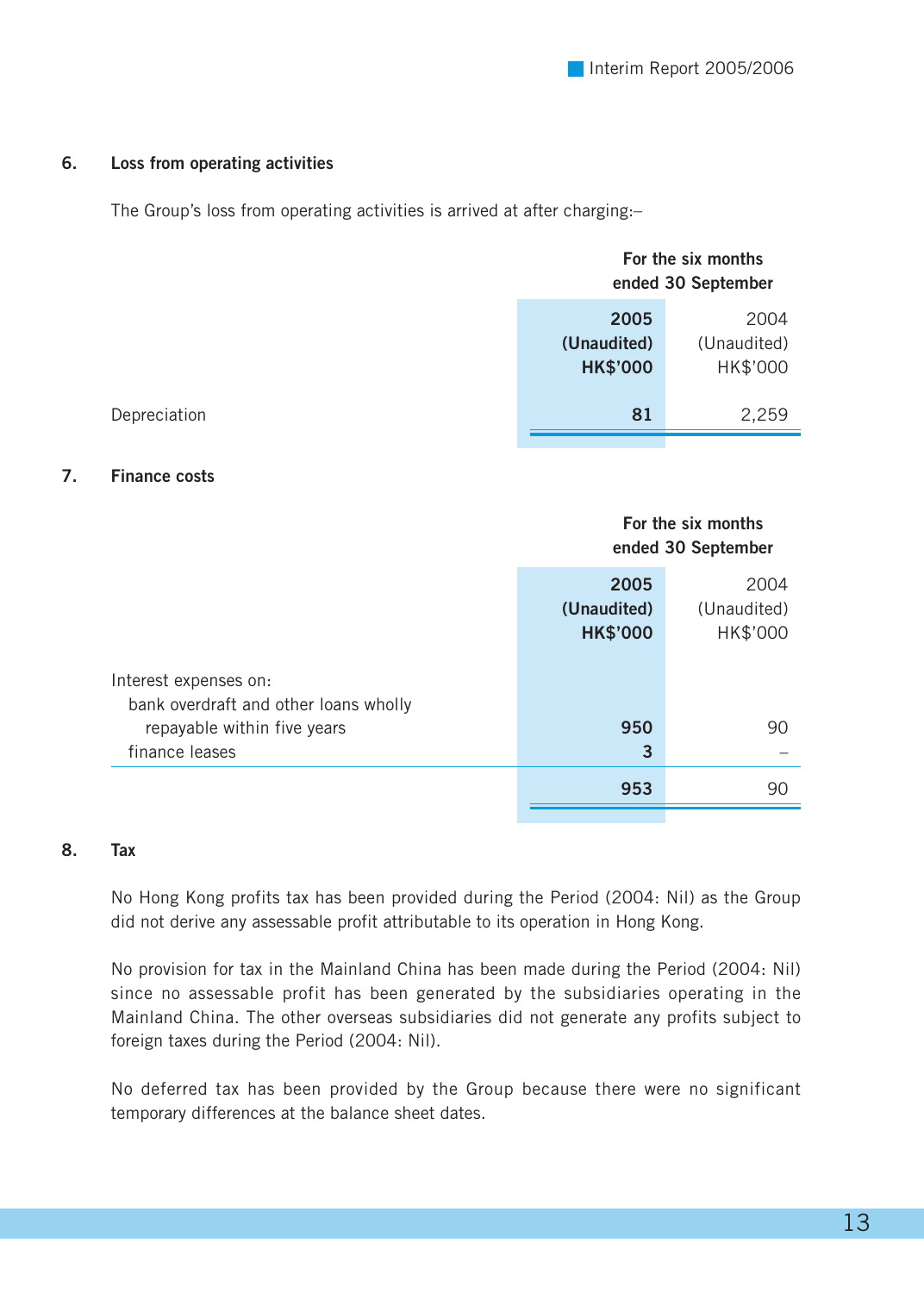#### **139 HOLDINGS LIMITED**

#### **9. Dividend**

The Board has resolved not to pay any interim dividend for the six months ended 30 September 2005 (2004: Nil).

#### **10. Loss per share**

The calculation of basic loss per share is based on the net loss from ordinary activities attributable to shareholders for the Period of HK\$53,532,000 (2004: net loss of HK\$2,614,000) and the 1,133,243,047 (adjusted for the capital reorganisation as set out in note 15) (2004: 933,243,047) adjusted for the capital reorganisation as set out in note 15)) ordinary shares in issue during the Period.

The diluted loss per share for the periods ended 30 September 2004 and 2005 has not been shown as there were no dilutive events during the two periods.

#### **11. Financial assets at fair value through profit or loss**

|                                         | At              | At        |
|-----------------------------------------|-----------------|-----------|
|                                         | 30 September    | 31 March  |
|                                         | 2005            | 2005      |
|                                         | (Unaudited)     | (Audited) |
|                                         | <b>HK\$'000</b> | HK\$'000  |
|                                         |                 |           |
| Listed equity investments in Hong Kong, |                 |           |
| at fair value                           | 193,641         |           |
| Unlisted investment fund                |                 |           |
|                                         | 193,641         |           |

#### **12. Inventories**

|                  | At              | At        |
|------------------|-----------------|-----------|
|                  | 30 September    | 31 March  |
|                  | 2005            | 2005      |
|                  | (Unaudited)     | (Audited) |
|                  | <b>HK\$'000</b> | HK\$'000  |
|                  |                 |           |
| Raw materials    | 127             | 168       |
| Work in progress |                 |           |
| Finished goods   | 51              | 211       |
|                  | 178             | 379       |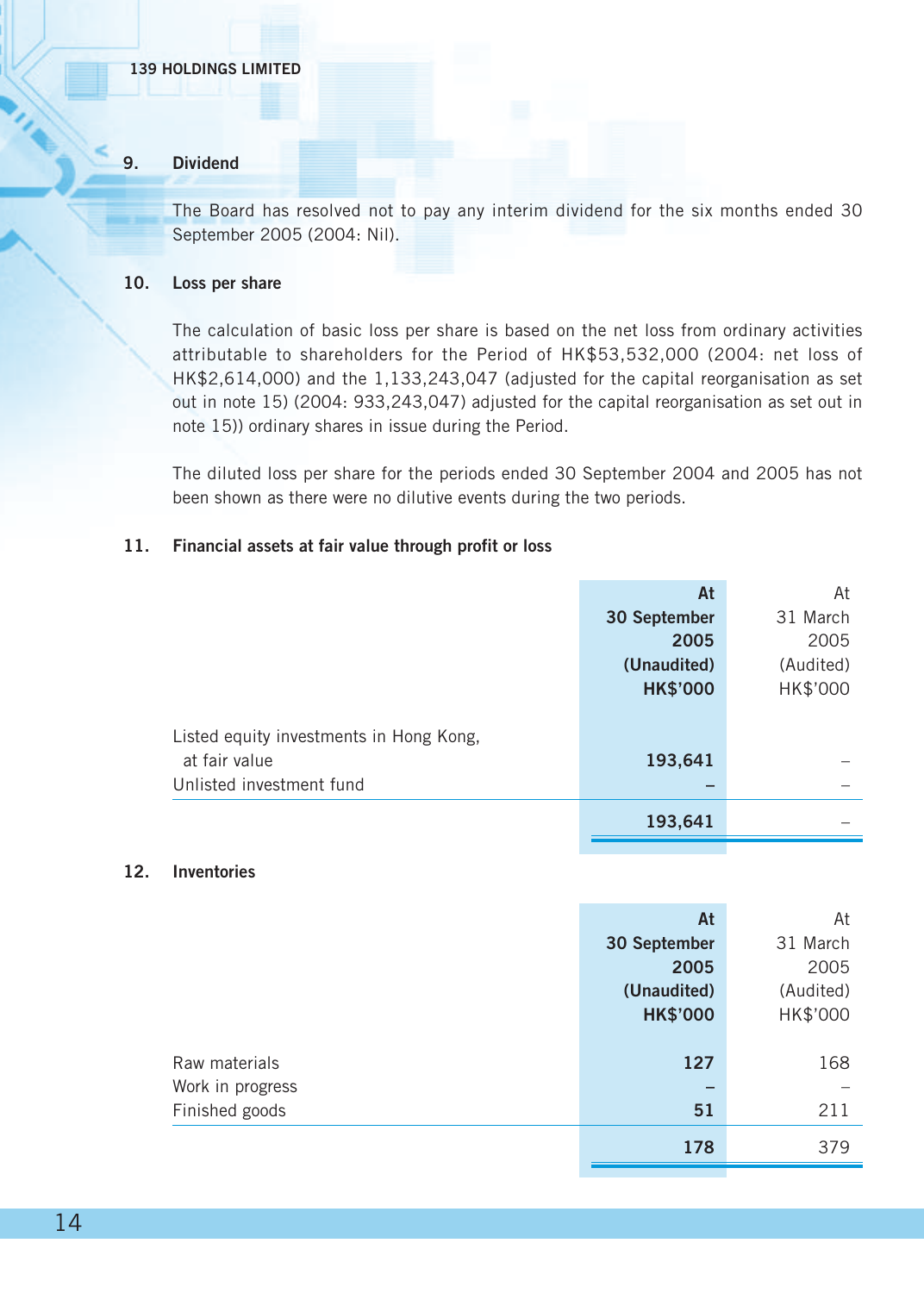#### **13. Trade receivables**

Ageing analysis:

|               | At                       | At        |
|---------------|--------------------------|-----------|
|               | 30 September             | 31 March  |
|               | 2005                     | 2005      |
|               | (Unaudited)              | (Audited) |
|               | <b>HK\$'000</b>          | HK\$'000  |
|               |                          |           |
| $0-120$ days  | 2,393                    |           |
| 121-210 days  | -                        |           |
| Over 210 days | $\overline{\phantom{0}}$ |           |
| Total         | 2,393                    |           |

Trading terms with customers are largely on credit except for new customers where payment in advance is normally required. Invoices are normally payable within three months of issuance, except for established customers where terms are extended to six months. Each customer has a maximum credit limit, which is granted and approved by senior management. The Group seeks to maintain strict credit control over its outstanding receivables and overdue balances are regularly reviewed by senior management. The Group's trade receivables are recognised and carried at their original invoiced amount less provisions for doubtful debts when collection of the full amount is no longer probable. Bad debts are written off as incurred.

#### **14. Trade and bills payables**

Ageing analysis:

|               | At              | At        |
|---------------|-----------------|-----------|
|               | 30 September    | 31 March  |
|               | 2005            | 2005      |
|               | (Unaudited)     | (Audited) |
|               | <b>HK\$'000</b> | HK\$'000  |
|               |                 |           |
| $0-120$ days  | 83              | 160       |
| 121-210 days  | -               | 3         |
| Over 210 days | 33              | 33        |
| Total         | 116             | 196       |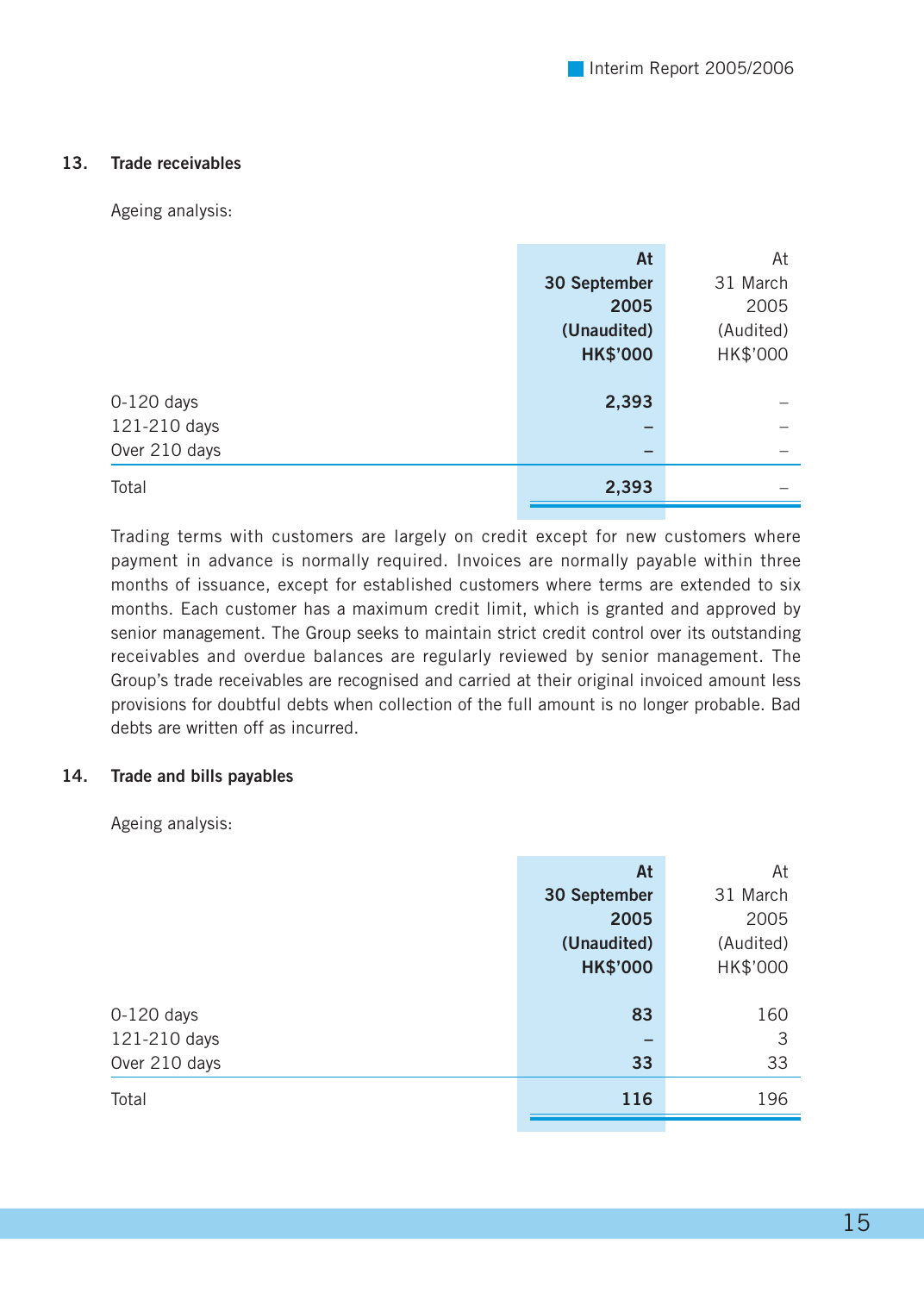**15. Share capital**

|                                              | At              | At        |
|----------------------------------------------|-----------------|-----------|
|                                              | 30 September    | 31 March  |
|                                              | 2005            | 2005      |
|                                              | (Unaudited)     | (Audited) |
|                                              | <b>HK\$'000</b> | HK\$'000  |
|                                              |                 |           |
| Authorised                                   |                 |           |
| - ordinary shares of HK\$0.01 each           |                 |           |
| as at 1 April and 30 September 2005          | 600,000         | 600,000   |
|                                              |                 |           |
| Issued and fully paid                        |                 |           |
| $-1,133,243,047$ ordinary shares of HK\$0.01 |                 |           |
| each (at 1 April 2005: 11,332,430,478        |                 |           |
| ordinary shares of HK\$0.01 each)            | 11,332          | 113,324   |
|                                              |                 |           |

On 29 July 2005, the capital reorganisation of the Company involving the followings became effective:–

- (i) Every ten (10) shares of HK\$0.01 each in the issued share capital of the Company were consolidated into one (1) consolidated share of HK\$0.10;
- (ii) Every issued consolidated share was reduced in nominal amount by cancelling HK\$0.09 of the capital paid up for each issued consolidated share so as to form (after the share consolidation) one reorganised share of HK\$0.01; and
- (iii) The credit arising from the capital reorganisation was transferred to the contributed surplus account of the Company.

The value of authorised share capital of the Company before and after the capital reorganisation remains unchanged and is HK\$600,000,000.

#### **16. Related party transactions**

During the Period, the Group had no related party transactions.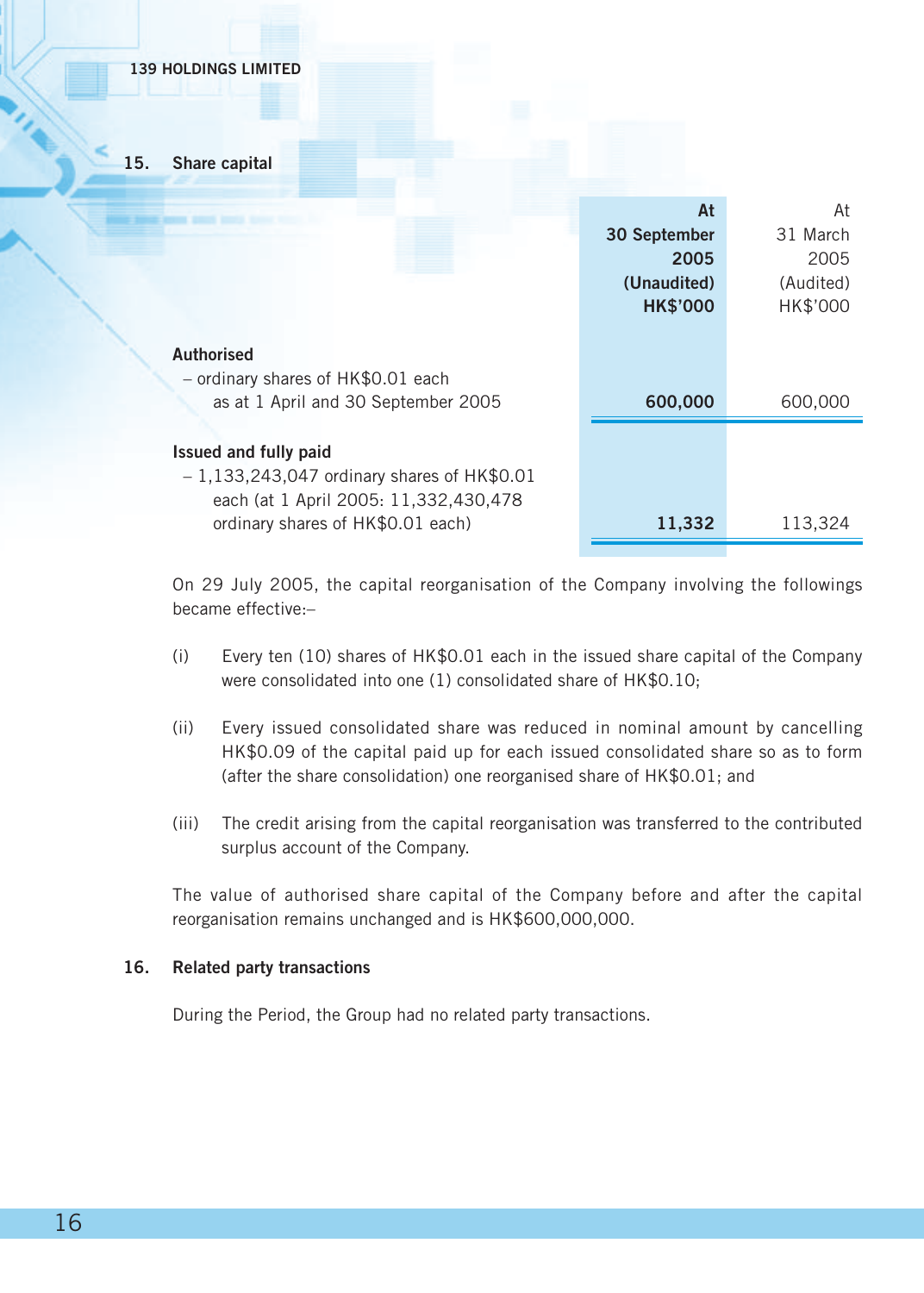## **MANAGEMENT DISCUSSION AND ANALYSIS**

#### **Business Review**

The Group's turnover for the Period was HK\$35.4 million after taking into account of the segment of treasury investment of HK\$29.9 million. The Group's turnover for the last corresponding period was restated as HK\$30.9 million accordingly. The net loss from ordinary activities attributable to shareholders for the Period was HK\$53.5 million, compared to a net loss of HK\$2.6 million for the last corresponding period. The increase in the Group's net loss for the Period was primarily attributable to the unrealised loss on other securities of HK\$69.6 million.

During the Period, the turnover of car audio segment slightly increased by HK\$0.6 million or 11% to HK\$5.5 million. The increase in turnover was mainly due to the sales of other electronic trading products. With the lean cost structure resulting from the cost reduction initiatives, the operating loss for this segment reduced by HK\$4.2 million or 79% to HK\$1.1 million.

During the Period, the Group continued to compete for a profitable niche in the competitive car audio market through value base outsourcing, cooperation with business partners and active participation in trade fair. The decline in demands for the traditional car audio product accelerated due to the recent emergence and growing popularity of new digital car audio and video products. To compensate for the falling sales of car audio products, the Group has put much efforts on strengthening its trading platform and successfully sourced certain potential electronic products for its trading business.

The Group has continued to utilize its available fund in treasury investment. During the Period, the turnover and the operating loss of treasury investment were HK\$29.9 million and HK\$47.8 million respectively.

#### **Prospects**

Apart from the car audio business, the Group will deploy more resources in expanding the existing product range and allow more flexibility for the other consumer electronic product trading business. At the same time, the Group will continue to identify the suitable investment opportunities for the growth of new businesses.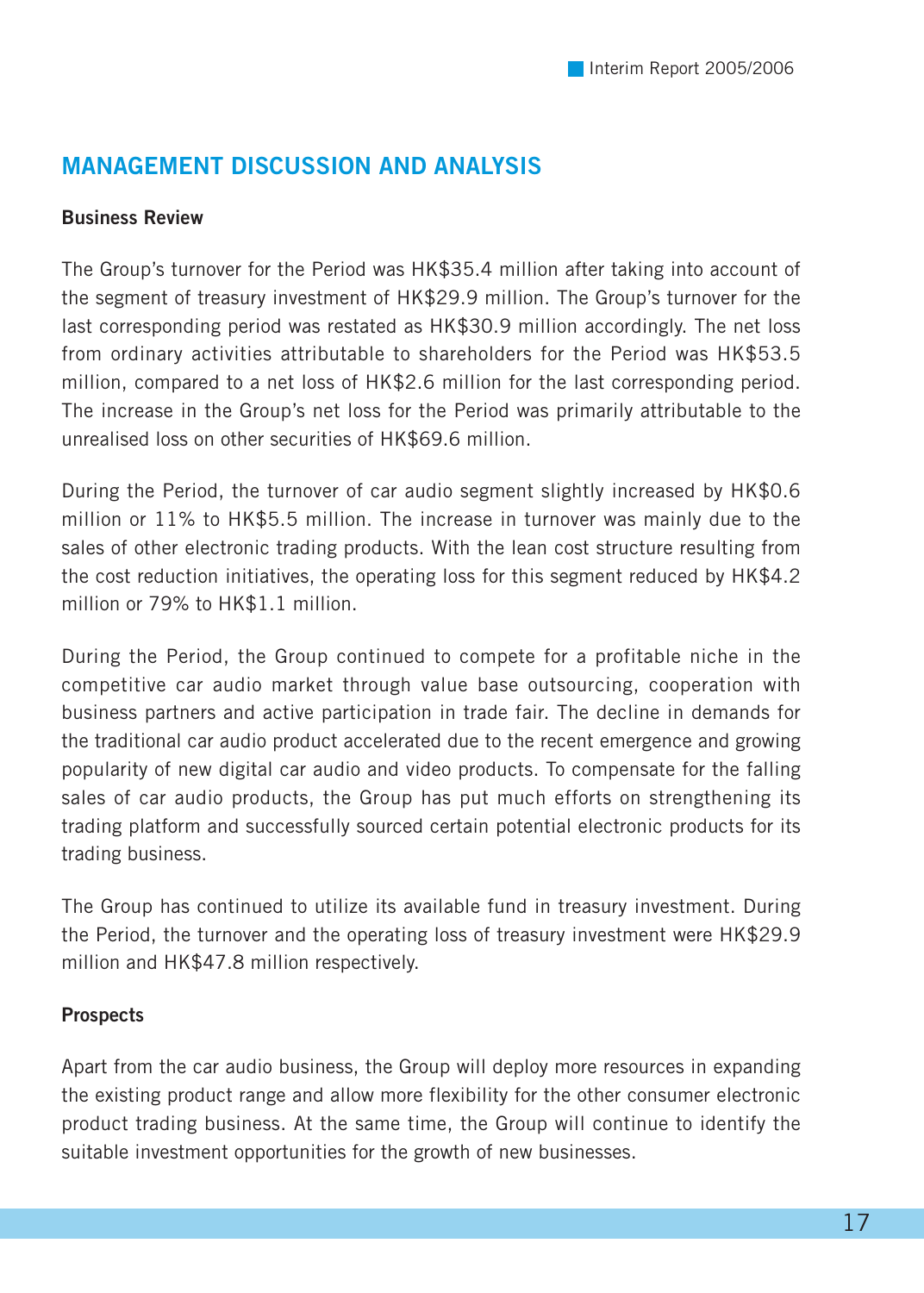#### **Financial Review**

The loss from ordinary activities attributable to shareholders for the Period was HK\$53.5 million, comparing to loss of HK\$2.6 million for the corresponding period of last year. As at 30 September 2005, the Group's net asset value stood at HK\$268.7 million (at 31 March 2005: HK\$315.9 million). The Group maintained a sound financial position in terms of high assets liquidity and free of debt burden.

#### **Liquidity and Financial Resources**

During the Period, the Group generally financed its operation with internally generated cash flow and banking facilities. The Group's bank and short-term deposits as at 30 September 2005 amounted to HK\$64.7 million (at 31 March 2005: HK\$90.1 million).

As at 30 September 2005, there were no bank overdrafts, short and long term interest-bearing bank borrowings to the Group (at 31 March 2005: Nil).

As at 30 September 2005, the Group's current ratio was 31.9 times (at 31 March 2005: 34.2 times) based on current assets of HK\$264.8 million (at 31 March 2005: HK\$311.3 million) and current liabilities of HK\$8.3 million (at 31 March 2005: HK\$9.1 million).

As at 30 September 2005, the Group has no contingent liabilities or material commitments for the purchase of property, plant and equipment.

#### **Capital Structure**

As at 30 September 2005, the Group's gearing ratio, being the total finance lease payables to net worth, was 0.1% (at 31 March 2005: Nil).

The Group's bank deposits and borrowings are mainly denominated in Hong Kong dollars. Most of the Group's sales and purchases are made in United States dollars and Hong Kong dollars. Therefore, the exchange risks exposed to the Group is minimal.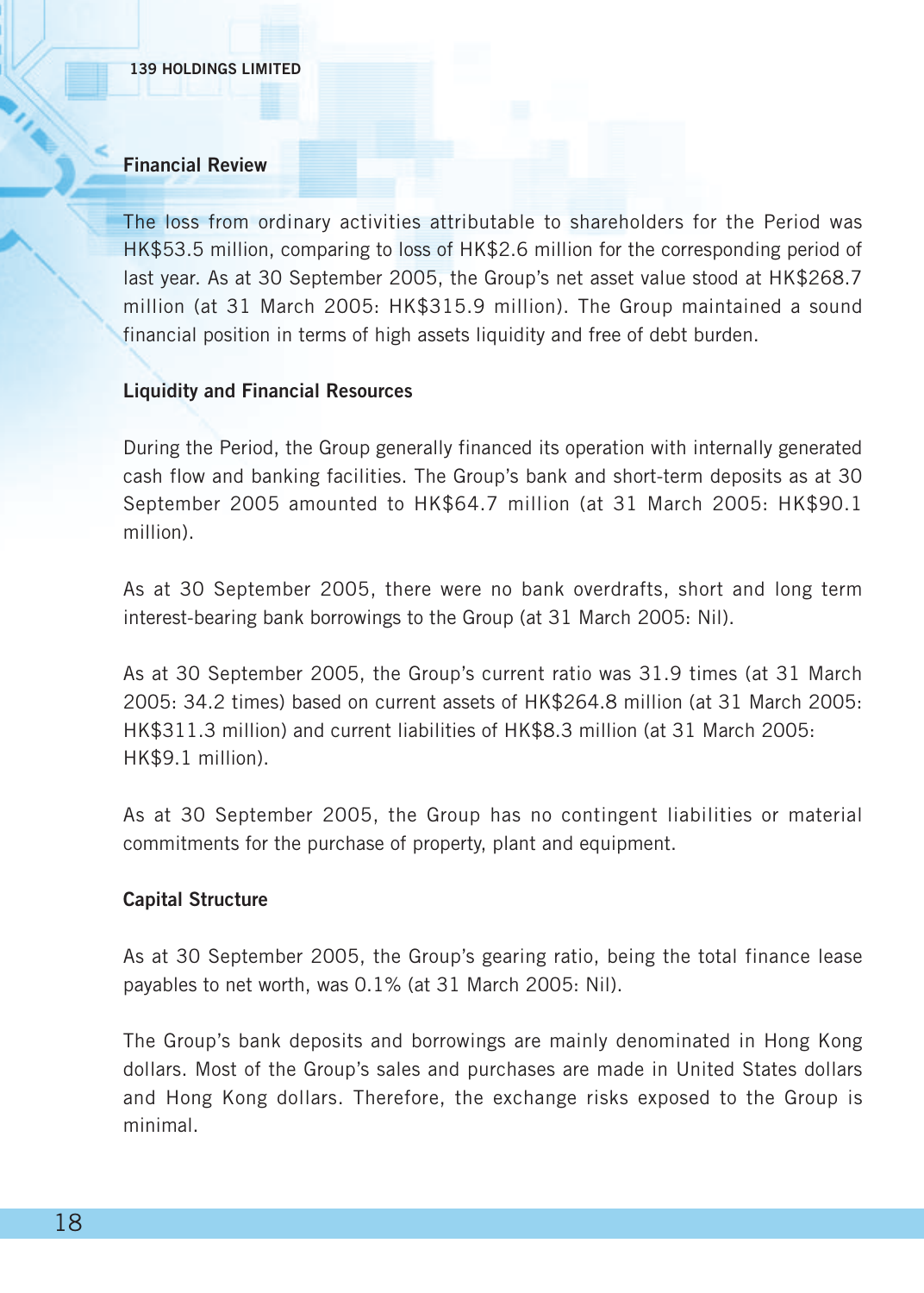#### **Significant Investments**

As at 30 September 2005, the Group had convertible notes issued by a company listed on The Stock Exchange of Hong Kong Limited (the "Stock Exchange") with fair value of HK\$14.3 million. The related interest for the Period was HK\$0.2 million.

As at 30 September 2005, the Group maintained a portfolio of other securities with fair value of HK\$193.6 million. The related dividend income for the Period was HK\$3.5 million.

#### **Details of Charges on Assets**

At 30 September 2005, a fixed deposit of HK\$6.6 million (at 31 March 2005: HK\$6.6 million) was pledged to secure banking facilities granted to the Group.

#### **Material acquisitions and disposals**

During the Period, the Company had no other material acquisition and disposal of subsidiaries and associate.

#### **Employment, Training and Development**

At 30 September 2005, the Group has a total of 45 employees of which 23 are based in Hong Kong and 22 based in Mainland China. The Group has committed itself to its staff training and development and structured training programs for all employees.

Remuneration packages are maintained at competitive level and reviewed on a periodic basis. Bonus and share options are awarded to certain employees according to the assessment of individual performance and industry practice.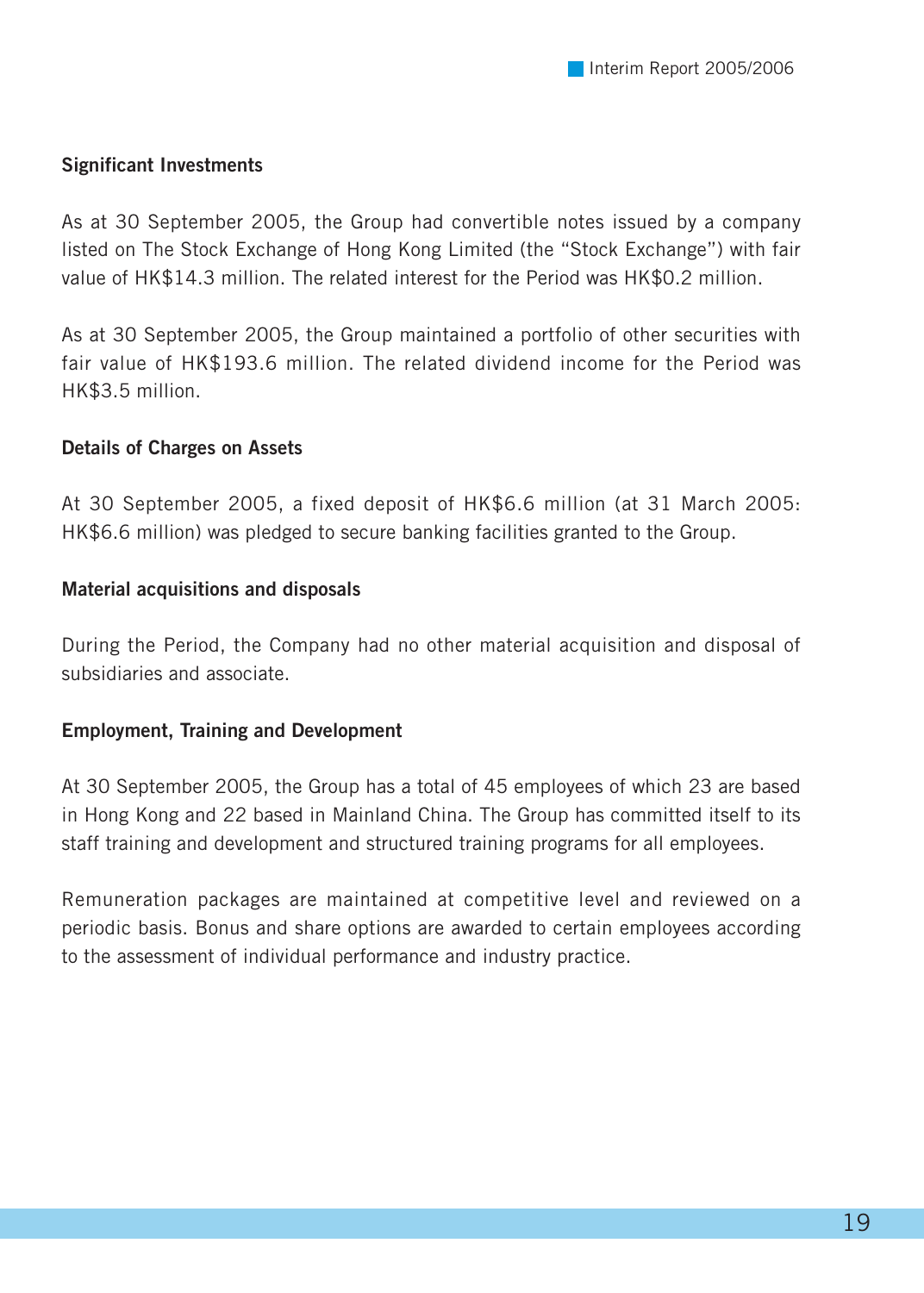## **DIRECTORS' INTERESTS AND SHORT POSITIONS IN SHARES AND UNDERLYING SHARES OF THE COMPANY AND ITS ASSOCIATED CORPORATIONS**

At 30 September 2005, the interests of the directors of the Company in the shares of the Company, as recorded in the register required to be maintained by the Company pursuant to Section 352 of the Securities and Futures Ordinance ("SFO") or as otherwise notified to the Company and the Stock Exchange pursuant to the Model Code for Securities Transactions by Directors of Listed Companies in the Listing Rules (the "Model Code") were as follows:–

#### **Long position in ordinary shares of the Company**

|                  |                    | Number of<br>ordinary shares | Percentage of<br>the Company's issued |
|------------------|--------------------|------------------------------|---------------------------------------|
| Name of Director | Nature of interest | of the Company               | share capital                         |
| Mr. Wong Howard  | Beneficial owner   | 21,299,000                   | 1.88%                                 |
| Mr. Wong Yat Fai | Beneficial owner   | 21,299,000                   | 1.88%                                 |
| Mr. Wu Qing      | Beneficial owner   | 21,299,000                   | 1.88%                                 |

In addition to the above, Messrs. Wong Howard and Wong Yat Fai hold shares in certain subsidiaries of the Company in a non-beneficial capacity, solely for the purpose of complying the then minimum company membership requirements.

Save as disclosed above, as at 30 September 2005, none of the directors or chief executives of the Company had registered any interest or short position in the shares, underlying shares or debentures of the Company or its associated corporations (within the meaning of Part XV of the SFO) that was required to be recorded in the register required to kept by the Company pursuant to Section 352 of the SFO, or as otherwise required to be notified to the Company and the Stock Exchange pursuant to the Model Code.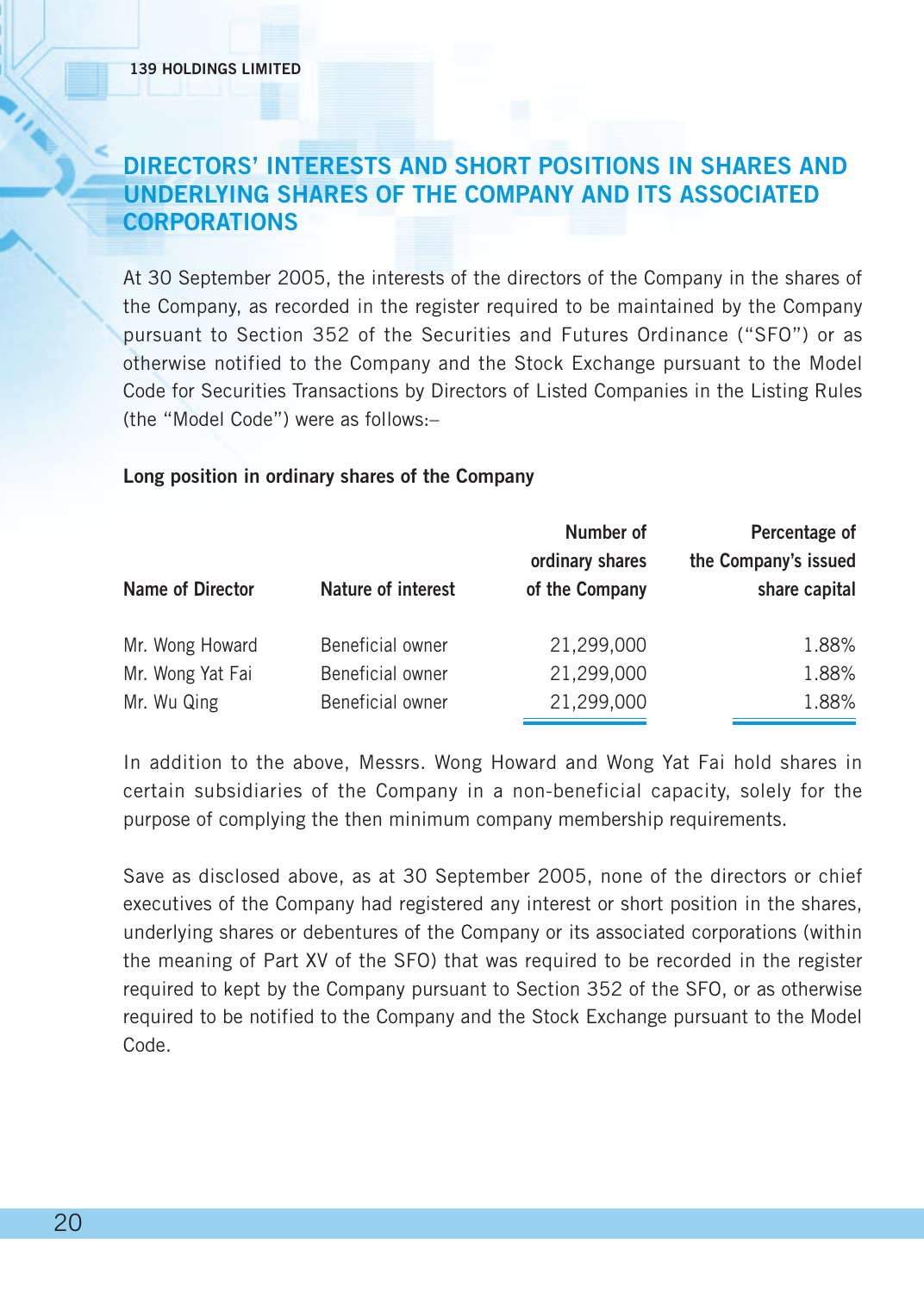## **INTERESTS AND SHORT POSITIONS OF SUBSTANTIAL SHAREHOLDERS**

At 30 September 2005, the following companies were interested in more than 5% of the issued share capital of the Company according to the register of interests required to be kept by the Company pursuant to Section 336 of the SFO:

| Name of<br><b>Shareholders</b>                         | Long/Short<br>position | Capacity                                         | Number of<br>ordinary shares<br>interested | Percentage of<br>the Company's<br>issued share<br>capital |
|--------------------------------------------------------|------------------------|--------------------------------------------------|--------------------------------------------|-----------------------------------------------------------|
| Radford Capital<br>Investment<br>Limited (Note a)      | Long                   | Interests held by<br>a controlled<br>corporation | 92,782,000                                 | 8.19%                                                     |
| Dollar Group<br>Limited (Note b)                       | Long                   | Beneficial<br>Owner                              | 67,247,400                                 | 5.93%                                                     |
| Coupeville Limited<br>(Note b)                         | Long                   | Interests held by<br>a controlled<br>corporation | 67,247,400                                 | 5.93%                                                     |
| Heritage International<br>Holdings Limited<br>(Note b) | Long                   | Interests held by<br>a controlled<br>corporation | 67,247,400                                 | 5.93%                                                     |

Notes:

- a. Radford Capital Investment Limited held the interests in the share capital of the Company via its wholly owned-subsidiary "Winning Horsee Limited".
- b. Dollar Group Limited was wholly owned by Coupeville Limited which was a wholly-owned subsidiary of Heritage International Holdings Limited. Accordingly, Coupeville Limited and Heritage International Holdings Limited were deemed to be interested in the 67,247,400 shares of the Company held by Dollar Group Limited.

Save as disclosed herein, as at 30 September 2005, no person, other than the directors or chief executives of the Company whose interests are set out in the section headed "Directors' interests and short positions in shares and underlying shares of the Company and its associated corporations" above, had any interest or short position in the shares and underlying shares of the Company as recorded in the register required to be kept by the Company under section 336 of the SFO.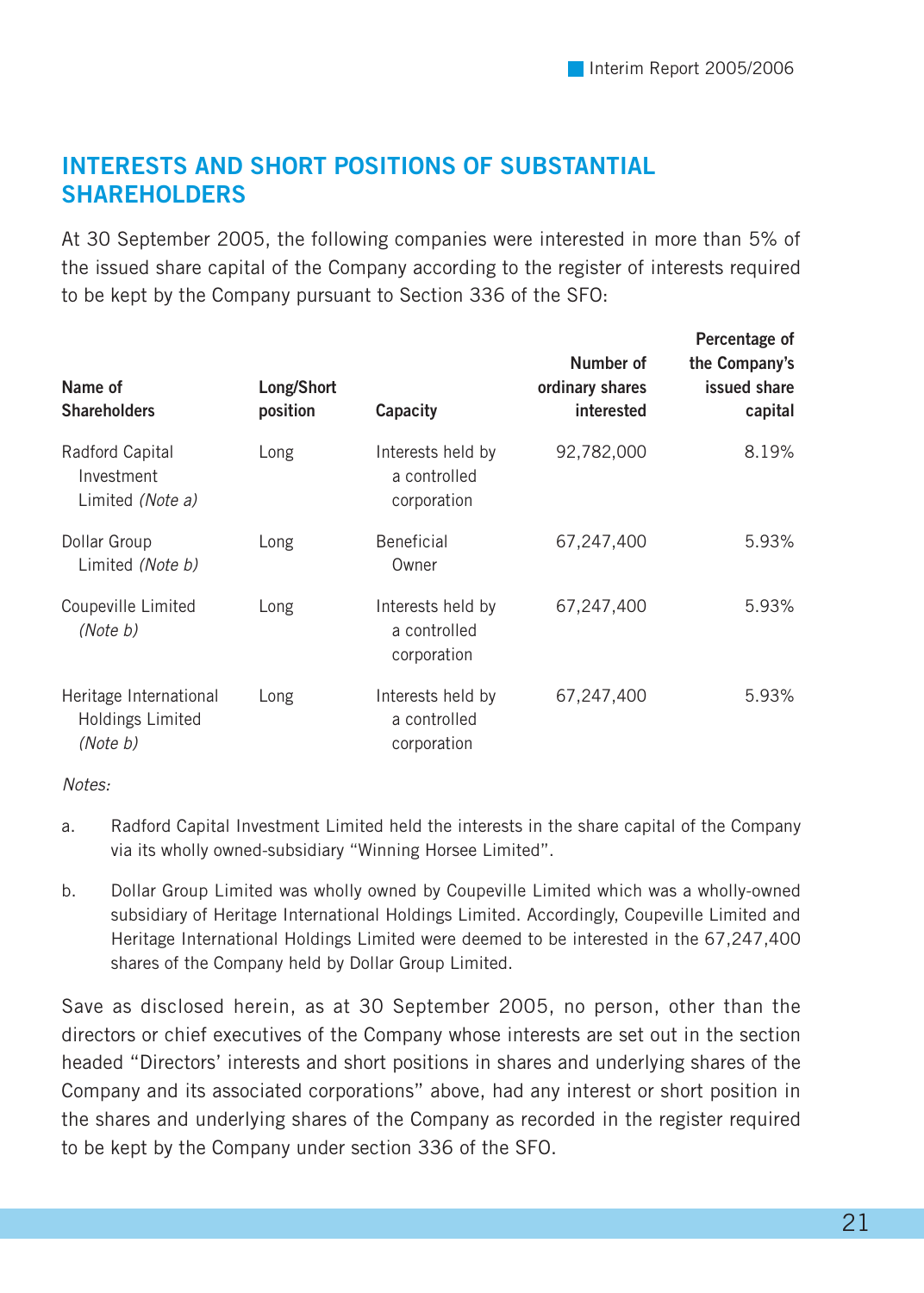## **SHARE OPTION SCHEME**

The Company currently operates a share option scheme (the "Scheme") adopted on 27 August 2003 for the purpose of providing incentives and rewards to eligible participants (including but not limited to the directors and employees of the Group) who contribute to the success of the Group's operations. No share options of the Company have been granted under the Scheme since its adoption.

In addition, there were no outstanding share options of the Company at the beginning and at the end of the Period.

## **CODE ON CORPORATE GOVERNANCE PRACTICES**

In the opinion of the directors of the Company, the Company has met the code provisions set out in the Code on Corporate Governance Practices (the "CG Code") in Appendix 14 of the Listing Rules in relation to the accounting period covered by this interim report except for the deviation as mentioned below:

Under the code provision A.2.1, the roles of chairman and chief executive officer should be separate and should not be performed by the same individual. Mr. Wong Howard, an executive director of the Company, has been appointed as the chairman of the Company with effect from 15 December 2005 and hence currently assumes the roles of both the chairman and the chief executive officer of the Company. The Board believes that this structure provides the Group with strong and consistent leadership and allows for more effective and efficient business planning and decisions as well as execution of long term business strategies. As such, it is beneficial to the business prospects of the Company.

## **PURCHASE, SALE OR REDEMPTION OF LISTED SECURITIES**

Neither the Company, nor any of its subsidiaries purchased, sold or redeemed any of the Company's listed securities during the Period.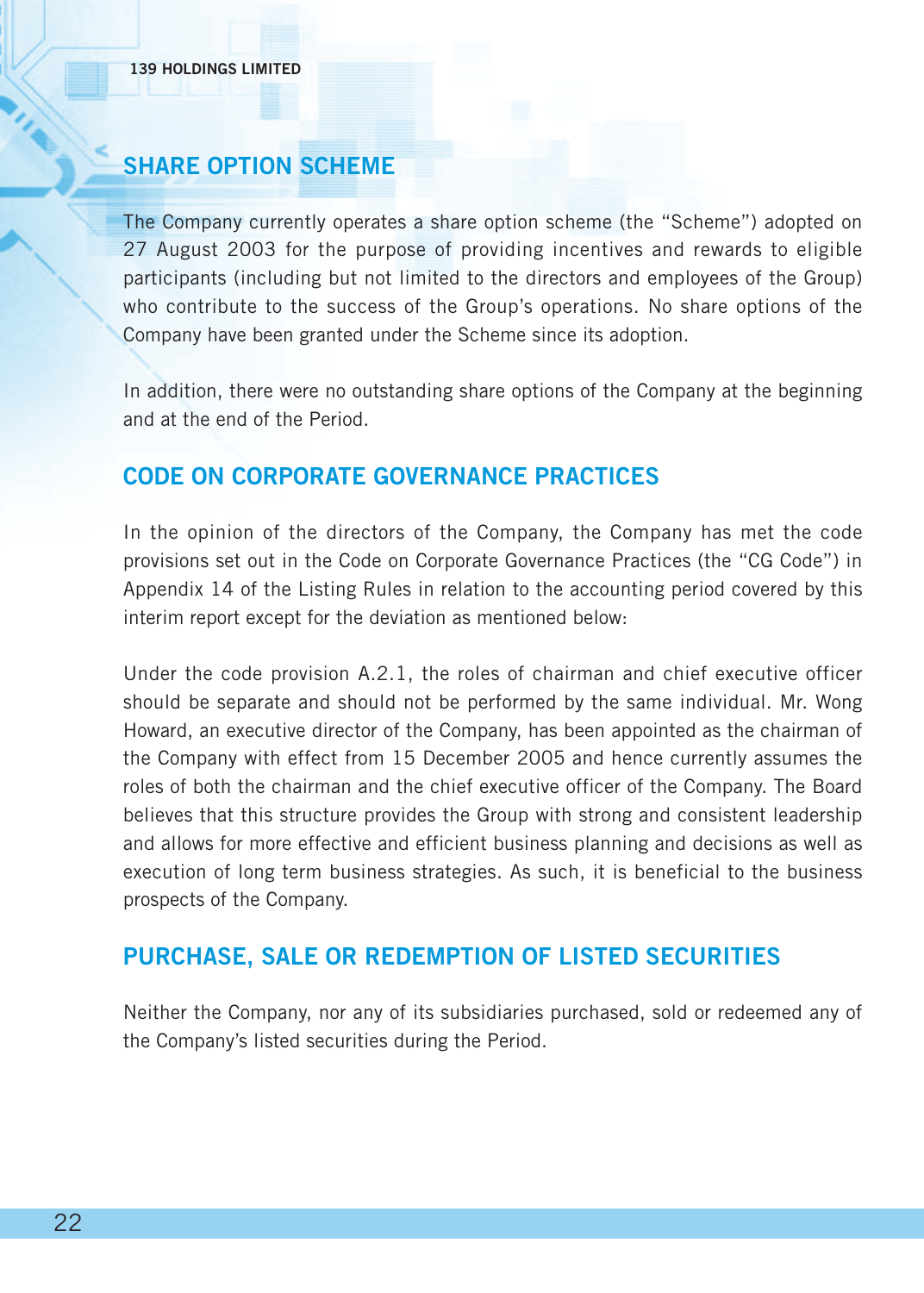## **AUDIT COMMITTEE**

The Audit Committee meets at least twice a year to monitor and review the integrity and effectiveness of the Company's financial report. The Audit Committee has reviewed the Company's unaudited consolidated interim financial statements for the six months ended 30 September 2005 and discussed auditing, financial and internal control, and financial reporting matters of the Company. The Audit Committee comprises three members, Mr. Tung Tat Chiu, Michael (Chairman of the Audit Committee), Mr. Li Chi Ming and Mr. Wan Ngar Yin, David who are the independent non-executive directors of the Company.

On 26 July 2005, the Company adopted the new terms of reference of the Audit Committee in accordance with code provision C.3.3 of the CG Code. Such written terms of reference which clearly set out the authorities and duties of the Audit Committee have been posted on the Company's website.

## **REMUNERATION COMMITTEE**

A remuneration committee (the "Remuneration Committee") has been established during the Period pursuant to the CG Code. The Chairman of the Remuneration Committee is Mr. Li Chi Ming. Other members include Mr. Tung Tat Chiu, Michael and Mr. Wan Ngar Yin, David. All of the members are independent non-executive directors of the Company. Specific written terms of reference which deal clearly with the authorities and duties of the Remuneration Committee have been adopted and posted on the Company's website.

## **EXECUTIVE COMMITTEE**

The Company has established an executive committee (the "Executive Committee") during the Period with specific written terms of reference which have been posted on the Company's website. The Executive Committee comprises all the executive directors of the Company with Mr. Wong Howard acting as the Chairman thereof.

The principal responsibilities of the Executive Committee include monitoring the execution of the Company's strategic plans and operations of all business units of the Company and discussing and making decisions on matters relating to the management and operations of the Company.